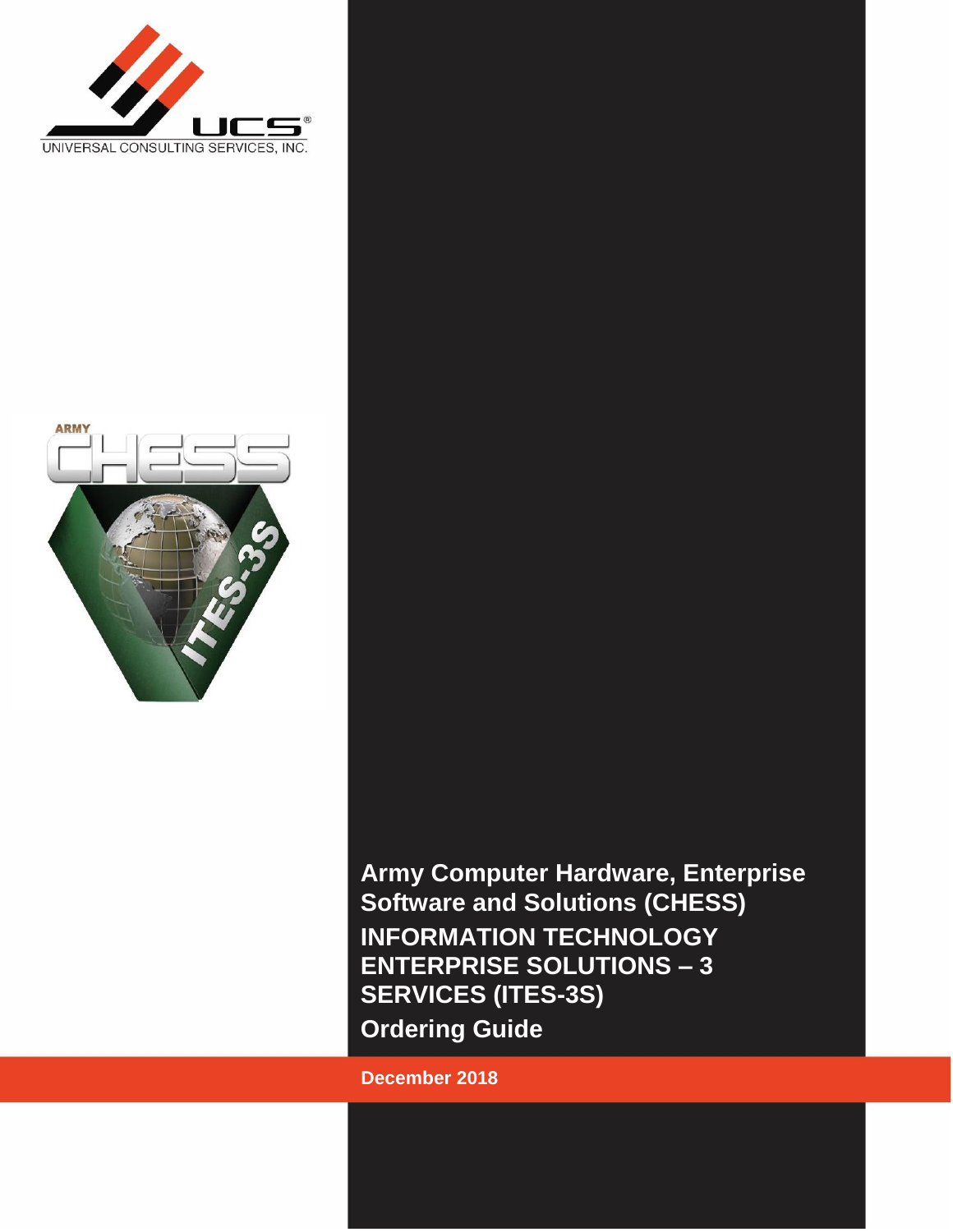

# **FOREWORD**

This ordering guideline contain the information needed to issue task orders against the Information Technology Enterprise Solutions-3 Services (ITES-3S) contract. The ITES-3S contract is structured as Indefinite Delivery/ Indefinite Quantity (ID/IQ) contract, using task orders for acquisition of specified services. The ITES-3S IDIQ contract is available to the U.S. Army, Department of Defense and other authorized Federal Government agencies. In addition, Government support contractors may place orders against the contracts in support of their Government customers, in accordance with (IAW) Federal Acquisition Regulation (FAR) Part 51.

Questions regarding this ordering guide and services available from UCS through the ITES-3S IDIQ contract should be directed to the UCS ITES-3S Program Management Office (PMO).

UCS ITES-3S PMO Attn: Luis Asqueri 3975 Fair Ridge Drive, Suite 400 South Fairfax, VA 22033 (703) 591-5100 Luis.asqueri@ucs-inc.com

Questions regarding these guidelines and procedures for placing orders against the contracts should be directed to Computer Hardware, Enterprise Software and Solutions (CHESS).

#### **CHESS**

ATTN: SFAE-PS-CH 9351 Hall Road, Bldg. 1456 Fort Belvoir, VA 22060-5526 Toll Free Customer Line 1-888-232-4405 [armychess@mail.mil](mailto:armychess@mail.mil)

Questions of a contractual nature should be directed to the Procuring Contracting Office (PCO), Army Contracting Command - Rock Island (ACC-RI). These guidelines will be revised, as needed, to improve the process of awarding and managing orders under the ITES-3S contracts.

#### **ACC-RI**

ATTN: CCRC-TA 3055 Rodman Avenue Rock Island, IL 61299-8000 309-782-4886 Nathan.e.acree.civ@mail.mil

Information regarding the ITES-3S contracts, including links to the prime contractors' home pages, can be found at: [https://chess.army.mil.](https://chess.army.mil/)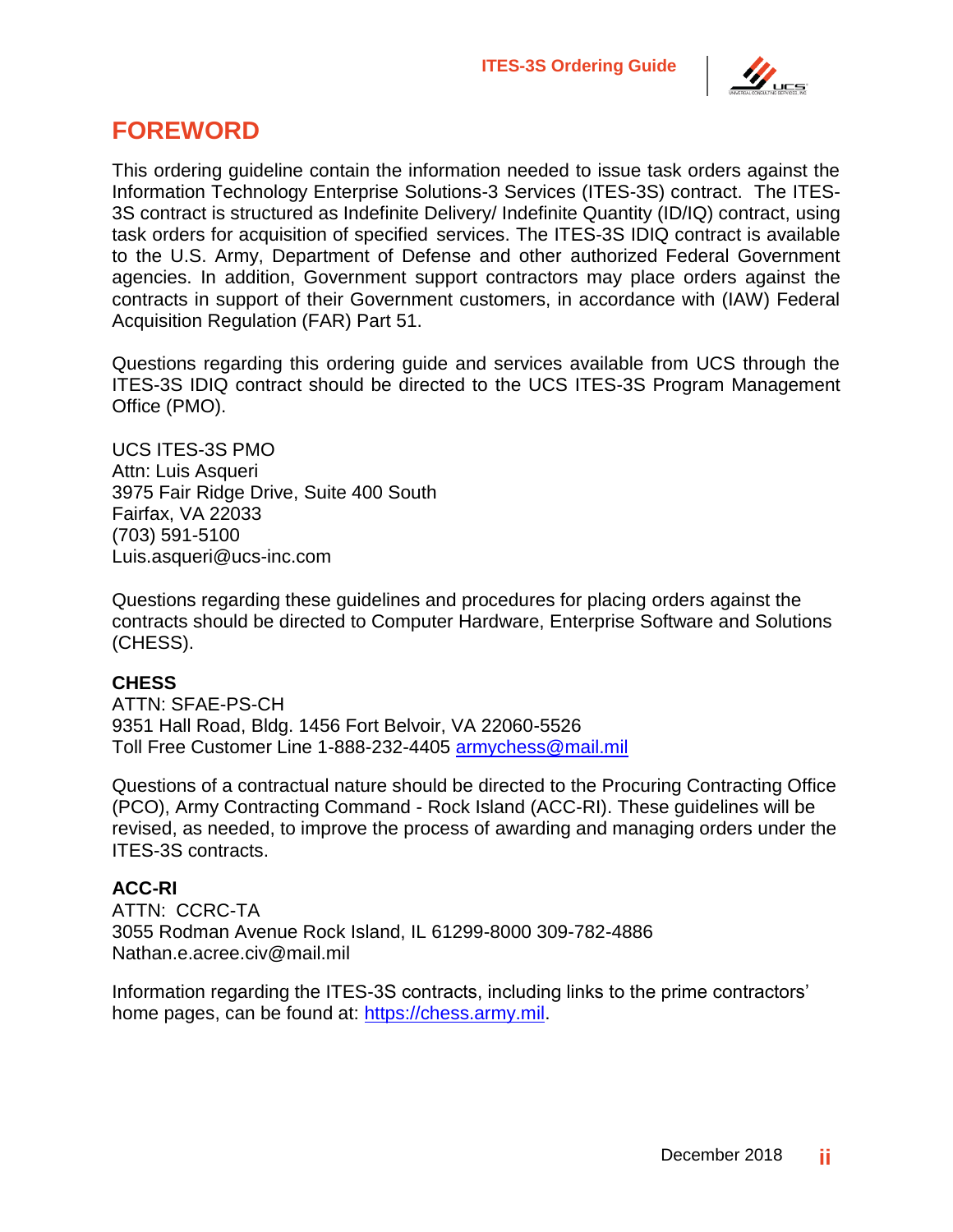

# **Table of Contents**

| $\mathbf 1$    |                                                         |  |
|----------------|---------------------------------------------------------|--|
| 1.1            |                                                         |  |
| 1.2            |                                                         |  |
| 1.3            |                                                         |  |
| 1.4            |                                                         |  |
| 1.5            |                                                         |  |
| 1.6            |                                                         |  |
| 1.7            | SITUATIONS REQUIRING HARDWARE OR SOFTWARE ACQUISITION 3 |  |
|                |                                                         |  |
| 2.1            | ARMY CONTRACTING COMMAND - ROCK ISLAND (ACC-RI) 5       |  |
| 2.2            | COMPUTER HARDWARE, ENTERPRISE SOFTWARE AND SOLUTIONS    |  |
| 2.3            |                                                         |  |
| 2.4            |                                                         |  |
| 2.5            | ORDERING CONTRACTING OFFICER'S REPRESENTATIVE (OCOR)  6 |  |
| 2.6            |                                                         |  |
| 2.7            |                                                         |  |
|                |                                                         |  |
| 3.1            |                                                         |  |
| 3.2            |                                                         |  |
| 3.3            |                                                         |  |
| 3.4            |                                                         |  |
| 3.5            |                                                         |  |
| 3.6            |                                                         |  |
| 3.7            |                                                         |  |
| 3.8            |                                                         |  |
|                |                                                         |  |
|                |                                                         |  |
| $1_{-}$        |                                                         |  |
| 2 <sub>1</sub> |                                                         |  |
| 3.             |                                                         |  |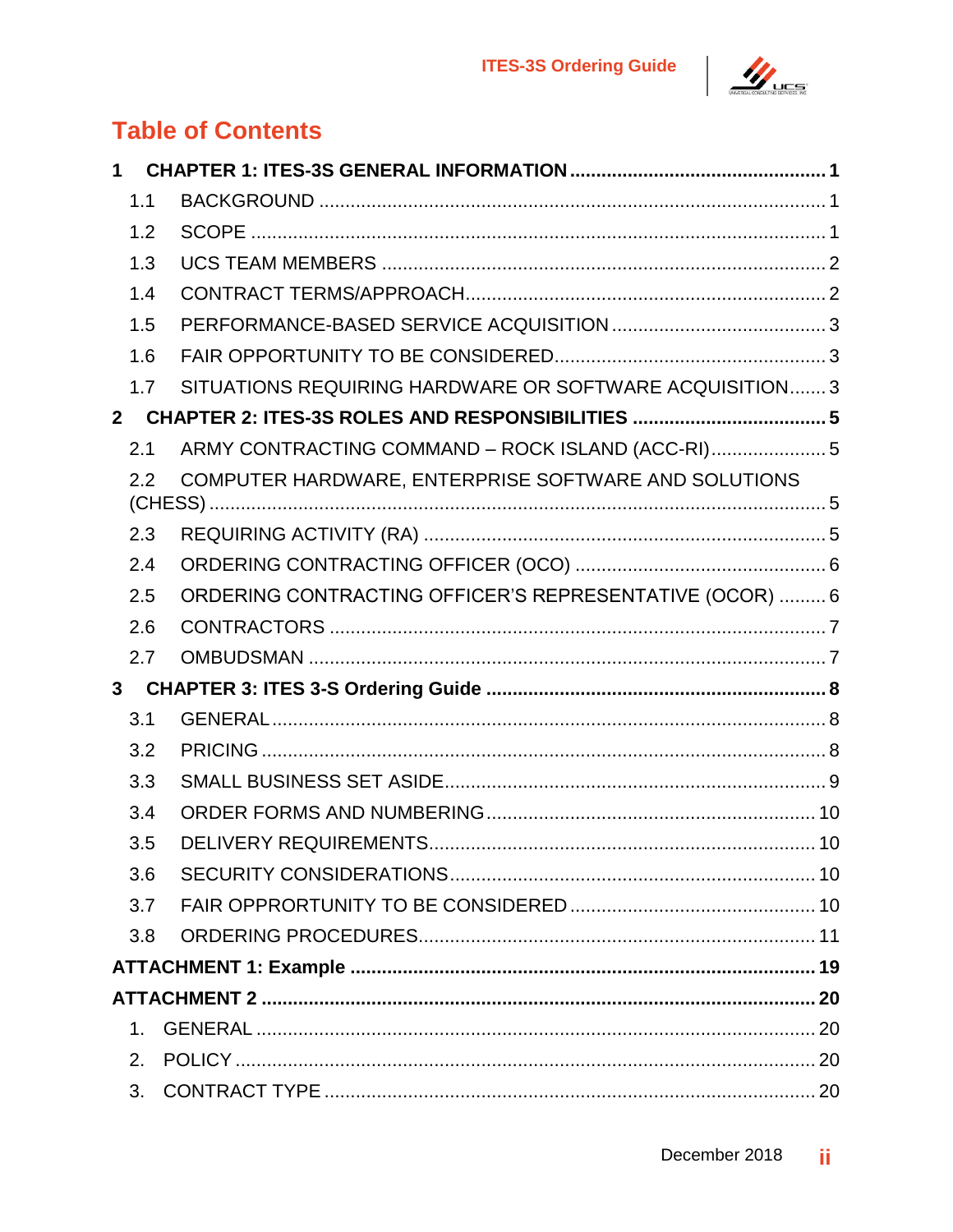### **ITES-3S Ordering Guide**

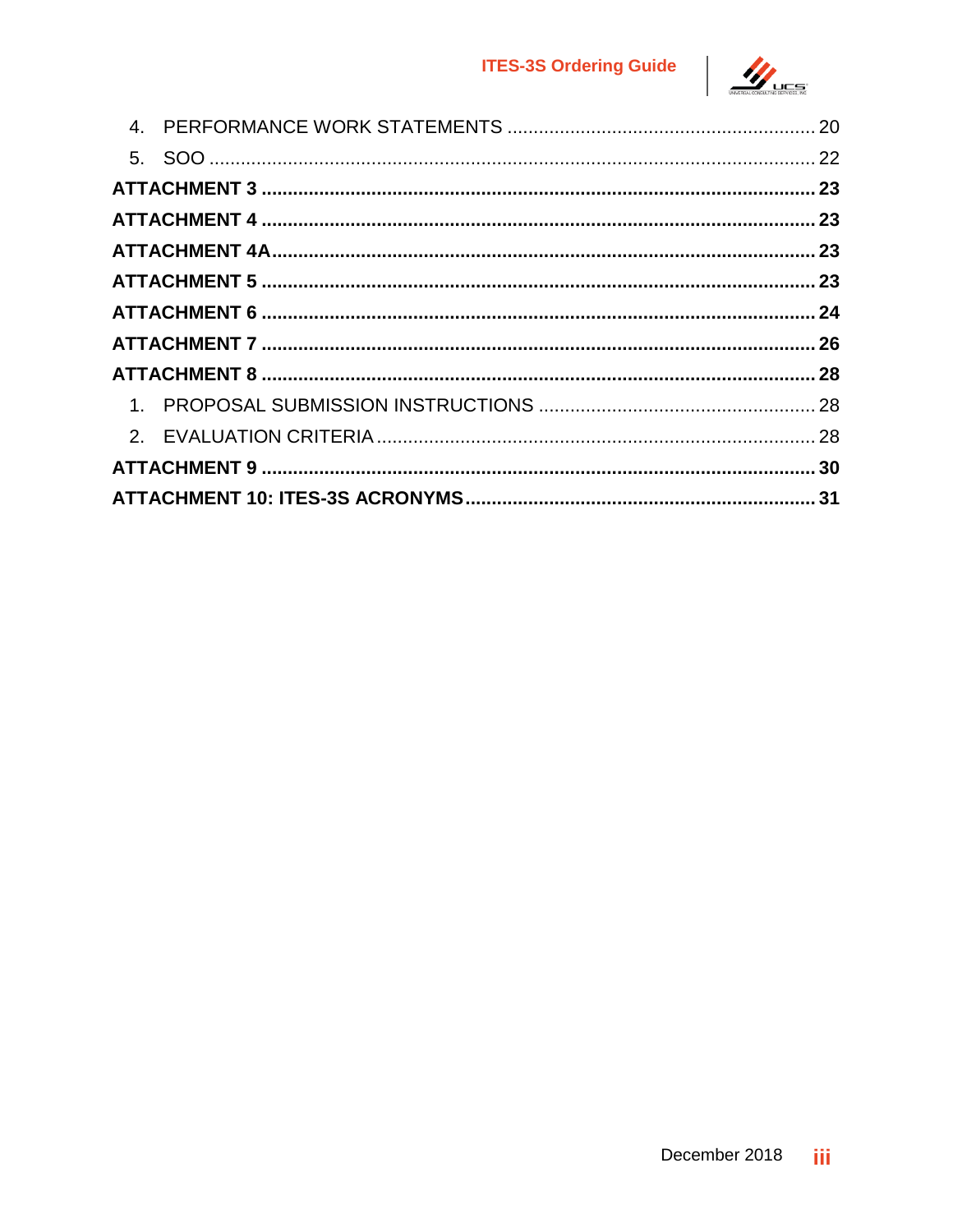

# <span id="page-4-0"></span>**1 CHAPTER 1: ITES-3S GENERAL INFORMATION**

# *1.1 BACKGROUND*

<span id="page-4-1"></span>The objective of the ITES-3S contracts is to meet the Army's enterprise infrastructure and infostructure goals with a full range of innovative, world-class Information Technology (IT) support services and solutions at a fair and reasonable price. ITES-3S is a multiple award, ID/IQ contract vehicle. It is the Army's primary source of IT-related services worldwide. All DOD and other Federal agencies are authorized to use the contracts to satisfy their IT requirements.

Working in partnership with the prime contractors, CHESS manages the contracts, in coordination with the ACC-RI Contracting Center. Through the use of ITES-3S, users have a flexible means of meeting IT service needs quickly, efficiently, and costeffectively. Orders may be placed by any contracting officer from the aforementioned agencies. There is no fee to place orders against the ITES-3S contract.

# <span id="page-4-2"></span>*1.2 SCOPE*

The ITES-3S contracts encompass a full range of innovative, world-class information technology support services and solutions at a reasonable price. Firm Fixed Price (FFP), Time and Materials (T&M), and Cost Reimbursement (CR) Task Orders (TOs) are authorized under this contract. Contract Line Item Numbers (CLINs) cover the following services.

- IT solution services
- IT Subject-Matter Expert (SME)
- IT Functional Area Expert (FAE)
- Incidental construction
- Other direct costs
- IT solution equipment
- Travel and per diem
- IT solution software
- IT solution Other Direct Costs (ODCs)

The types of services and solutions offered by ITES-3S fall under the following Task Areas: Cybersecurity Services; Information Technology Services; Enterprise Design, Integration and Consolidation Services; Network/Systems Operation and Maintenance Services; Telecommunications/Systems Operation and Maintenance Services; Business Process Reengineering Services; IT Supply Chain Management Services; and IT Education & Training Services. Copies of the ITES-3S contracts can be found on the CHESS IT e-mart. The IT e-mart Web site is https://chess.army.mil. Services will be acquired by issuing individual TOs.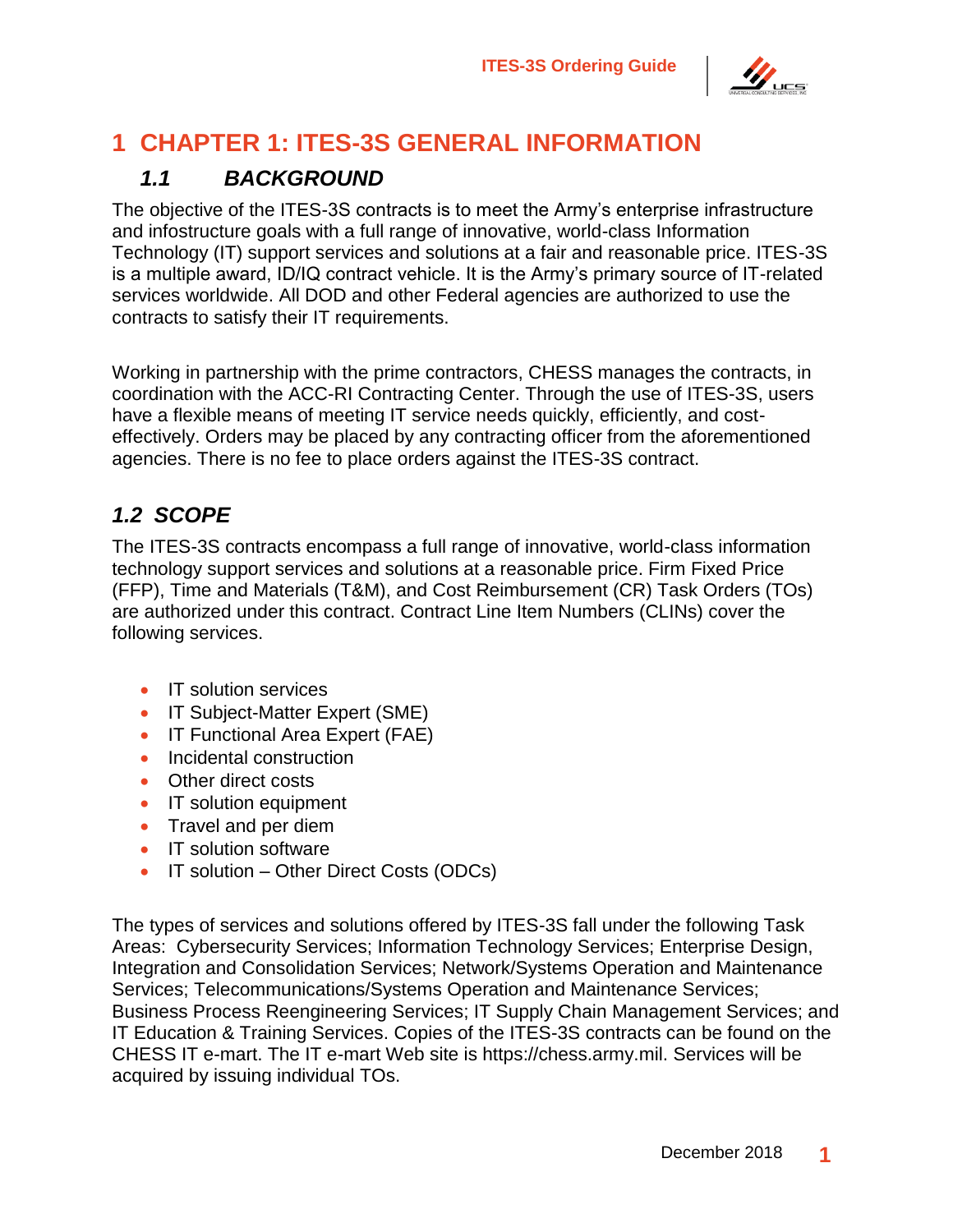**ITES-3S Ordering Guide**



Contract types will be determined IAW the FAR and Defense Federal Acquisition Regulation Supplement (DFARS) based on the circumstances of each order.

### <span id="page-5-0"></span>*1.3 UCS TEAM MEMBERS*

The following is a list of the ITES-3S subcontractors for UCS.

- Amazon Web Services
- Barling Bay
- Capitol IT Solutions
- Cogent Solutions
- CORMAC
- Fortinet, Inc.
- Harmonia Holdings
- Kriaanet
- Microsys LLC
- OBX Tek, Inc.
- QTS Data Centers
- RBCI Technical Services
- Redport-Info Assurance
- SAS Federal
- ScribeDoc.com
- Tangible Security
- Total Network Inc.
- TTW Solutions, Inc.
- WBB, Inc.

## <span id="page-5-1"></span>*1.4 CONTRACT TERMS/APPROACH*

Separate, multiple awards were made for ITES-3S with the following contract terms and provisions:

| <b>Contract Terms</b>        | <b>ITES-3S</b>                                                                                                                                 |
|------------------------------|------------------------------------------------------------------------------------------------------------------------------------------------|
| <b>Contract Maximum</b>      | \$12,100,000,000<br>The contract maximum represents the total<br>requirement for the life of the contract (including<br>options, if exercised) |
| <b>Period of Performance</b> | 9 Years:<br>$\bullet$<br>One five-year base Ordering Period<br>Four one-year option Ordering Periods<br>$\bullet$                              |
| <b>Pricing Structure</b>     | <b>FFP</b><br>T&M<br>CR                                                                                                                        |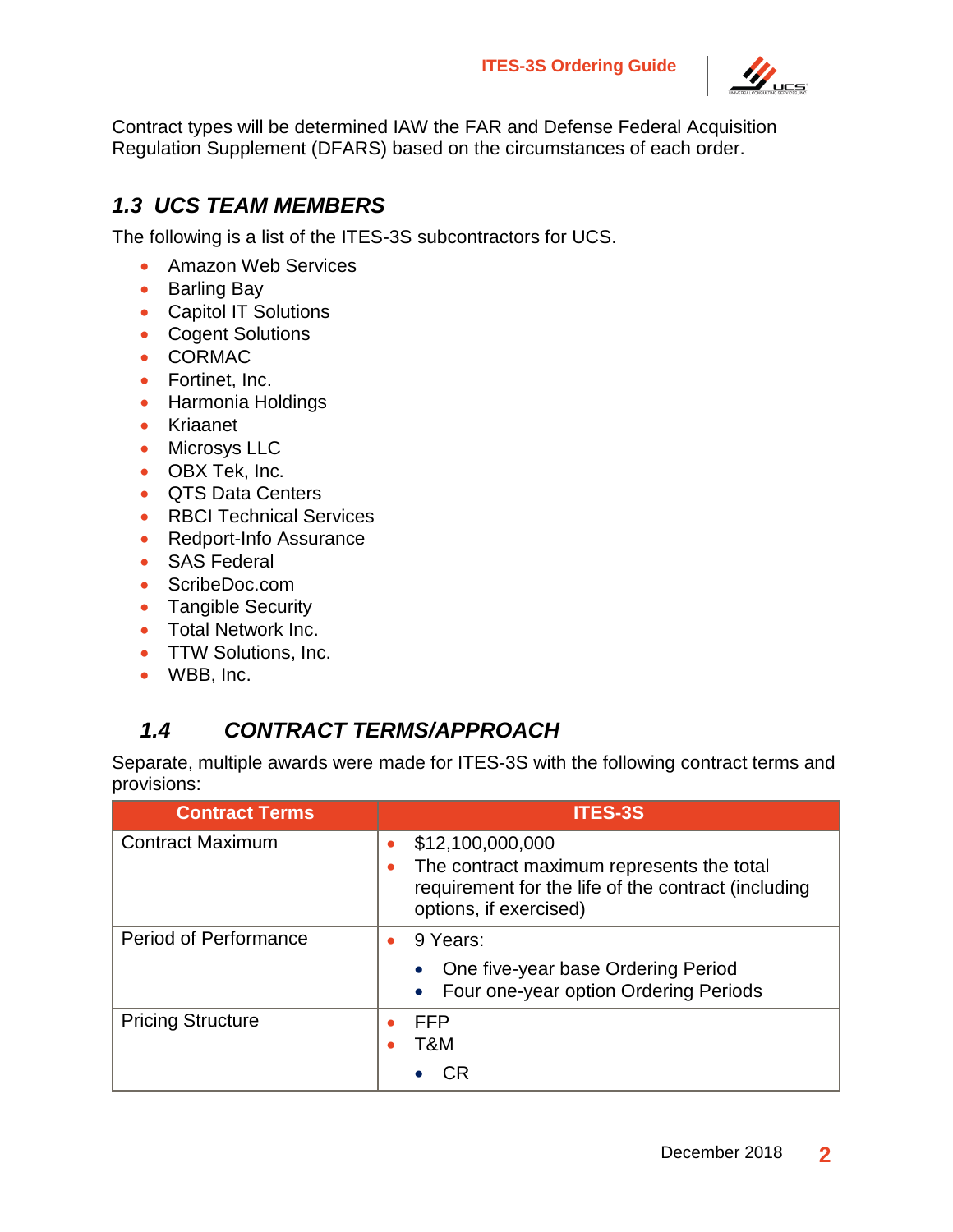

| Performance-Based<br>Contracting               | Preferred method for acquiring services             |
|------------------------------------------------|-----------------------------------------------------|
| Fair Opportunity to be<br>Considered           | Subject to FAR 16.505                               |
| <b>Ordering Guidance and</b><br><b>Process</b> | See Chapter 3 Ordering Guide - Ordering<br>Guidance |

## *1.5 PERFORMANCE-BASED SERVICE ACQUISITION*

<span id="page-6-0"></span>Performance-Based Service Acquisition (PBSA) is an acquisition structured around the results to be achieved as opposed to the manner by which the work is to be performed. Orders placed under ITES-3S are not required to be performance-based under all circumstances; however, policy promulgated by the NDAA for FY 2001 (PL 106-398, section 821), FAR 37.102, and FAR 16.505(a), establishes PBSA as the preferred method for acquiring services. In addition, for DOD agencies, DFARS 237.170-2 requires higher-level approval for any acquisition of services that is not performancebased. Accordingly, it is expected that most ITES-3S orders will be performance-based. A Performance Work Statement (PWS) or Statement of Objectives (SOO) should be prepared to accompany the Task Order Request (TOR) to the ITES-3S contractors. Reference this Ordering Guide's Attachments 2, 3, 4, and 5 for further information on PBSA and specific details and resources for the preparation of a PWS or SOO.

## <span id="page-6-1"></span>*1.6 FAIR OPPORTUNITY TO BE CONSIDERED*

- IAW10 U.S. Code § 2304c(b) and FAR 16.505(b), the OCO must provide each ITES-3S contractor a fair opportunity to be considered for each order exceeding \$3,000 unless an exception applies.
- FAR 16.505, DFARS 216.5, and Chapter 3, Paragraph 6, below contain procedures on exceptions to the fair opportunity process, as well as details on the applicability and implementation of fair opportunity to be considered.

### <span id="page-6-2"></span>*1.7 SITUATIONS REQUIRING HARDWARE OR SOFTWARE ACQUISITION*

#### **Software**

In situations where it is necessary to purchase new commercial software, including preloaded software, to satisfy the requirements of a particular TO, the contractor will first be required to review and utilize available DOD Enterprise Software Initiative (ESI) agreements.

If software is not available to the contractor through a DOD ESI source, the contractor shall be authorized to obtain the software through an alternate source. For Army users,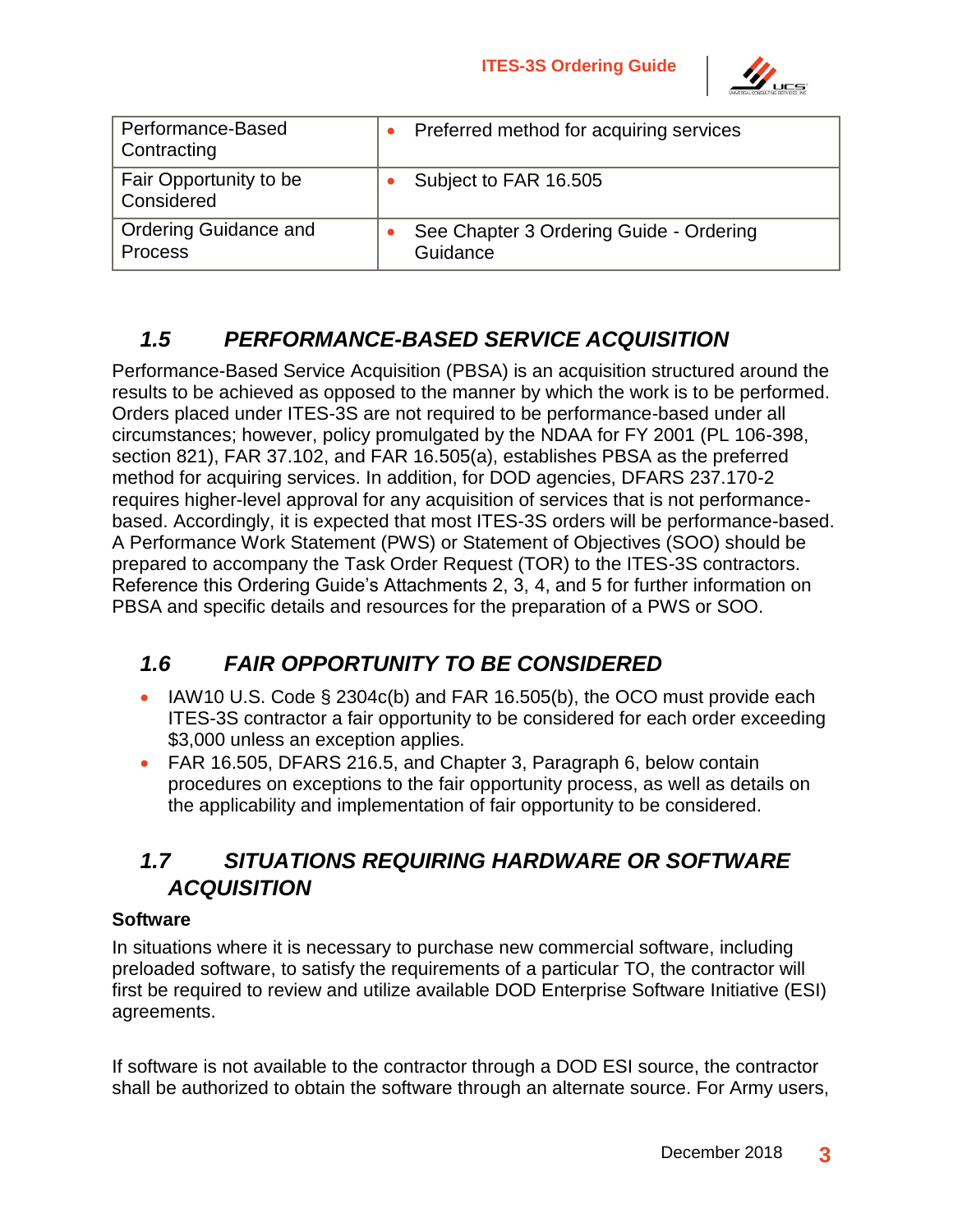

a Statement of Non-Availability (SoNA) is required from CHESS when acquiring non-ESI software regardless of the dollar value. The customer shall access the SoNA process, located on the IT e-mart at https://chess.army.mil/Content/Page/SONA. The SoNA should be included in the TO file upon award.

For DOD users, a Non-DOD contract certification and approval is required for software buys, with the exception of the Microsoft Premier software IAW DFARS 217.78. This Non-DOD documentation is required because the ESI Blanket Purchase Agreements are established against General Services Administration (GSA) ID/IQs.

#### **Related incidental Commercial off-the-shelf (COTS) Hardware and Software**

If related incidental hardware and software are required for a particular TO, the CHESS hardware contracts are the preferred source of supply. For Army users, it is the mandatory source for hardware and software IAW Army Federal Acquisition Regulation Supplement (AFARS) 5139.101. CHESS also has a representative sample list on its web site of Commercial IT Products and Services authorized for use by customers worldwide. A request for quote may be submitted for products not found on the CHESS site. If the hardware and related software required is not available from a CHESS contract or the authorized list, the contractor shall be authorized to obtain the hardware through an alternate source.

For Army users, a SoNA is required for purchase of products from another source regardless of dollar value. The listing of COTS hardware available from CHESS sources can be viewed on the IT e-mart at https://chess.army.mil. The customer shall access the SoNA process, located on the IT e-mart at https://chess.army.mil/Content/Page/SONA. The SoNA should be included in the TO file upon award.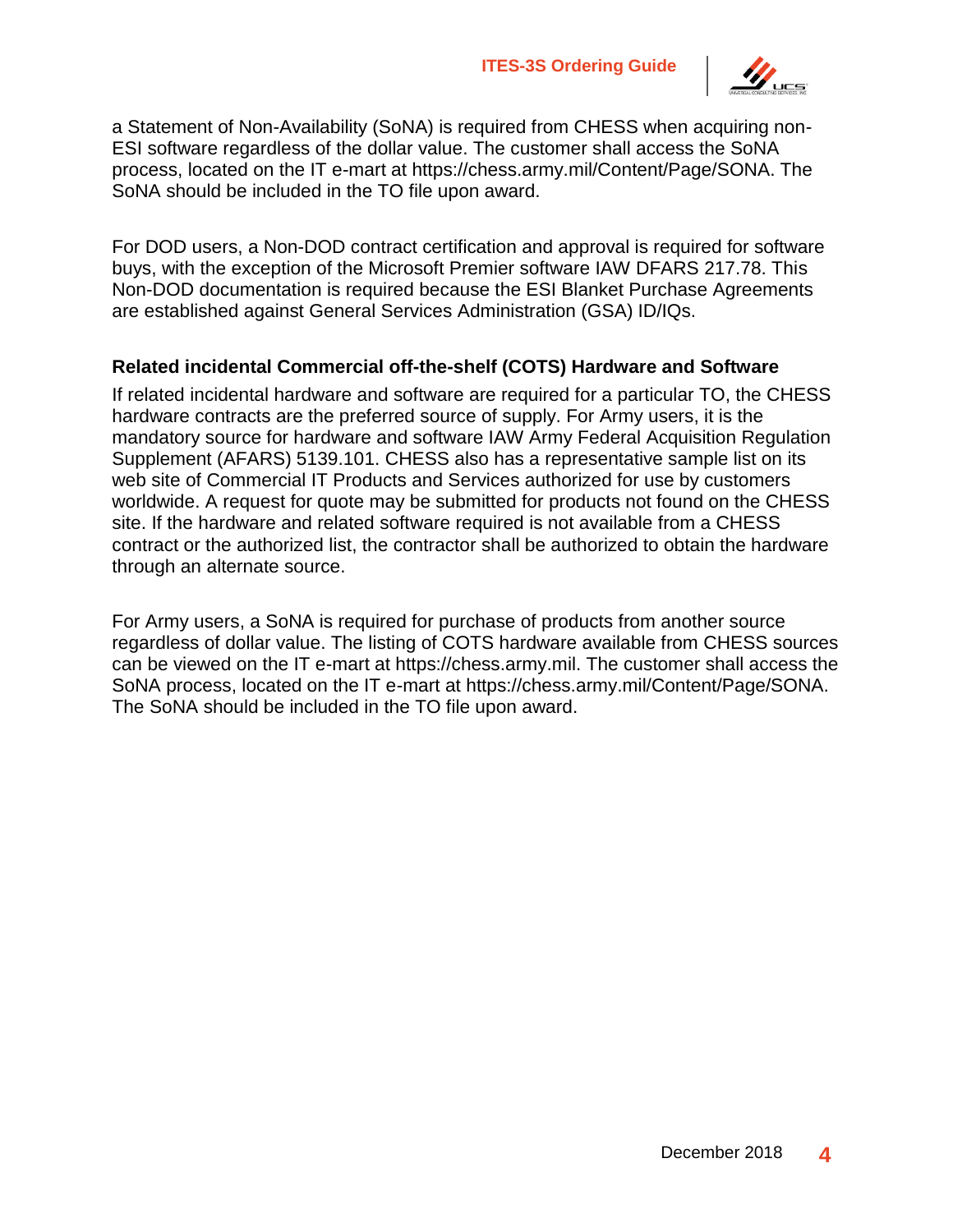

# <span id="page-8-0"></span>**2 CHAPTER 2: ITES-3S ROLES AND RESPONSIBILITIES**

The following is a summary of the roles and responsibilities for the primary organizations in the ITES-3S contract process.

### <span id="page-8-1"></span>*2.1 ARMY CONTRACTING COMMAND – ROCK ISLAND (ACC-RI)*

The ACC-RI Procuring Contracting Officer's (PCO) roles and responsibilities are as follows:

- Serves as the PCO for the ITES-3S contracts. The PCO has overall contractual responsibility for the ITES-3S contracts. All orders issued are subject to the terms and conditions of the contract. The contract takes precedence in the event of conflict with any order or the Ordering Guide.
- Provides advice and guidance to Requiring Activities' (RA), OCOs, and contractors regarding contract scope, acquisition regulation requirements, and contracting policies.
- Approves and issues base ITES-3S contract modifications.
- Represents the Contracting Officer position at various contract-related meetings.

## <span id="page-8-2"></span>*2.2 COMPUTER HARDWARE, ENTERPRISE SOFTWARE AND SOLUTIONS (CHESS)*

The CHESS organization's roles and responsibilities are as follows:

- Requiring Activity (RA)s / Administrative Contracting Officer Representative (ACOR) for this acquisition
- Maintains the IT e-mart, a **no-fee** flexible procurement strategy through which an Army user may procure COTS IT hardware, software, and services. The CHESS IT e-mart website is: https://chess.army.mil.
- With support from the Information Systems Engineering Command, Technology Integration Center, CHESS assists Army organizations in defining and analyzing requirements for meeting the Army's enterprise infrastructure and infostructure goals.
- Works with other RAs, including those outside of the Army, to help them understand how ITES-3S can best be used to meet their enterprise requirements.
- Conducts periodic meetings with the prime contractors, e.g., In-Process Review, as needed to ensure requirements, such as approved DOD standards, are understood.

# <span id="page-8-3"></span>*2.3 REQUIRING ACTIVITY (RA)*

RA is defined as any organizational element within the Army, DOD, or other Federal Agencies. The RA's roles and responsibilities are as follows: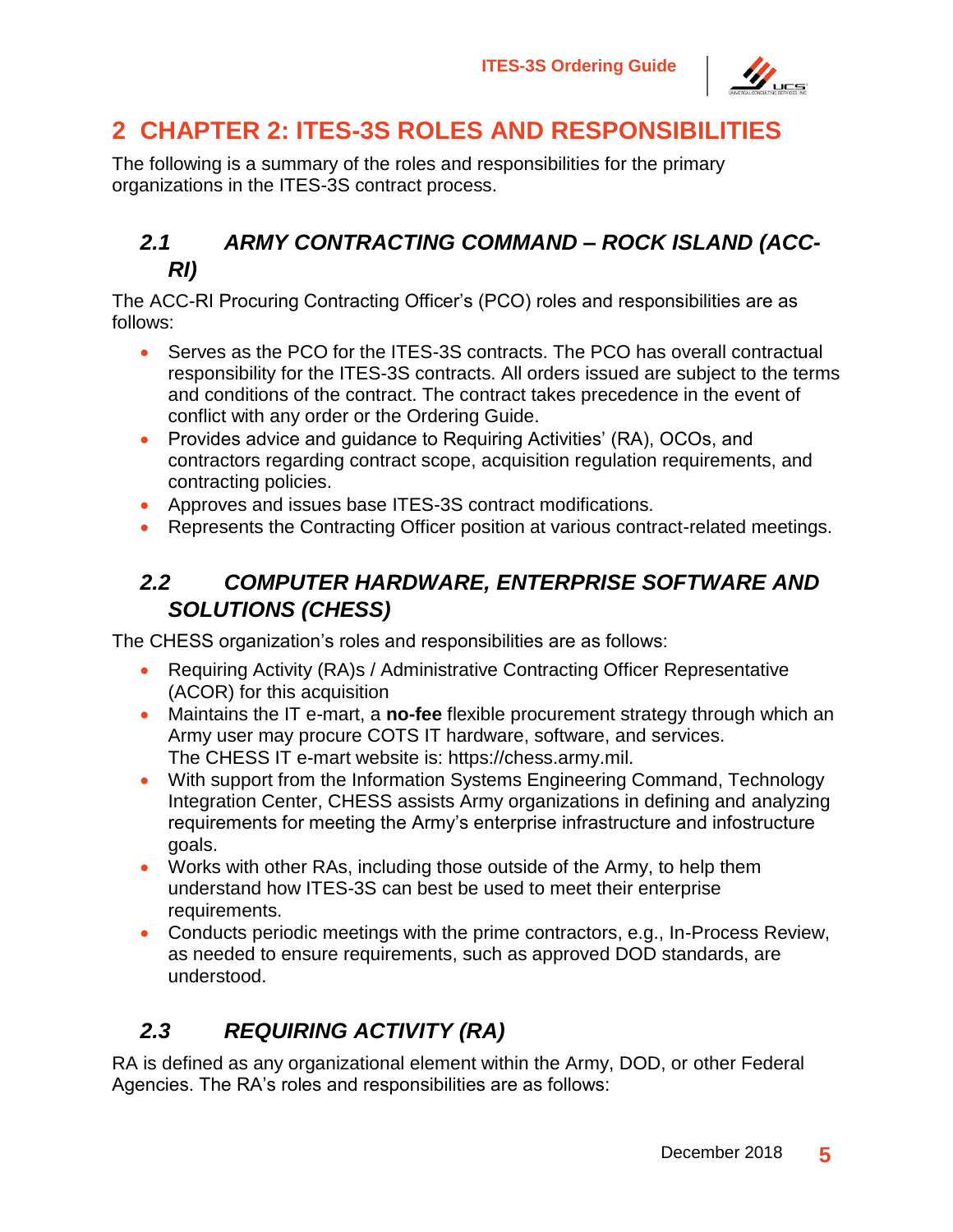

- Adheres to the requirements and procedures defined in the ITES-3S contracts and these ordering guidelines.
- Defines requirements.
- Prepares TO requirements packages.
- Funds the work to be performed under ITES-3S orders.
- Provides personnel to evaluate proposals submitted.
- Provides past performance assessments.
- Monitors and evaluates contractor performance.

## <span id="page-9-0"></span>*2.4 ORDERING CONTRACTING OFFICER (OCO)*

The OCO's roles and responsibilities are as follows:

- OCOs within the Army, DOD, and other Federal agencies are authorized to place orders within the terms of the contract and within the scope of their authority.
- Not authorized to make changes to the contract terms and/or conditions. The OCOs authority is limited to the individual orders.
- Serves as the interface between the contractor and the Government for individual orders issued under the ITES-3S contracts.
- Responsible for determining if bundling of requirements (see FAR 2.101) is in compliance with FAR 7.107.
- Responsible for determining whether consolidation of requirements, compliance, and approval are IAW DFARS 207.170.
- Responsible for requesting, obtaining, and evaluating proposals/quotations and for obligating funds for orders issued.
- The OCO reserves the right to withdraw and cancel a task if issues pertaining to the proposed task arise that cannot be satisfactorily resolved.
- Responsible for identifying when Earned Value Management System is applicable at the TO level IAW DFARS 252.234-7002.

## <span id="page-9-1"></span>*2.5 ORDERING CONTRACTING OFFICER'S REPRESENTATIVE (OCOR)*

The Task Order OCOR's roles and responsibilities are as follows:

- Task Order CORs will be designated by letter of appointment from the OCO.
- Serves as the focal point for all task activities, and primary Point of Contact (POC) with the contractors.
- Provides technical quidance in direction of the work; not authorized to change any of the terms and conditions of the contract or order.
- Shall use the measures and standards set forth in the Quality Assurance Surveillance Plan (QASP) to assess contractor performance, thereby ensuring the quality of services required by the TO are met.
- Obtains required COR training. Note: The Army Contracting Command (ACC) COR Guide provides a list of approved COR training courses: https://www.us.army.mil/suite/doc/24452057&inline=true.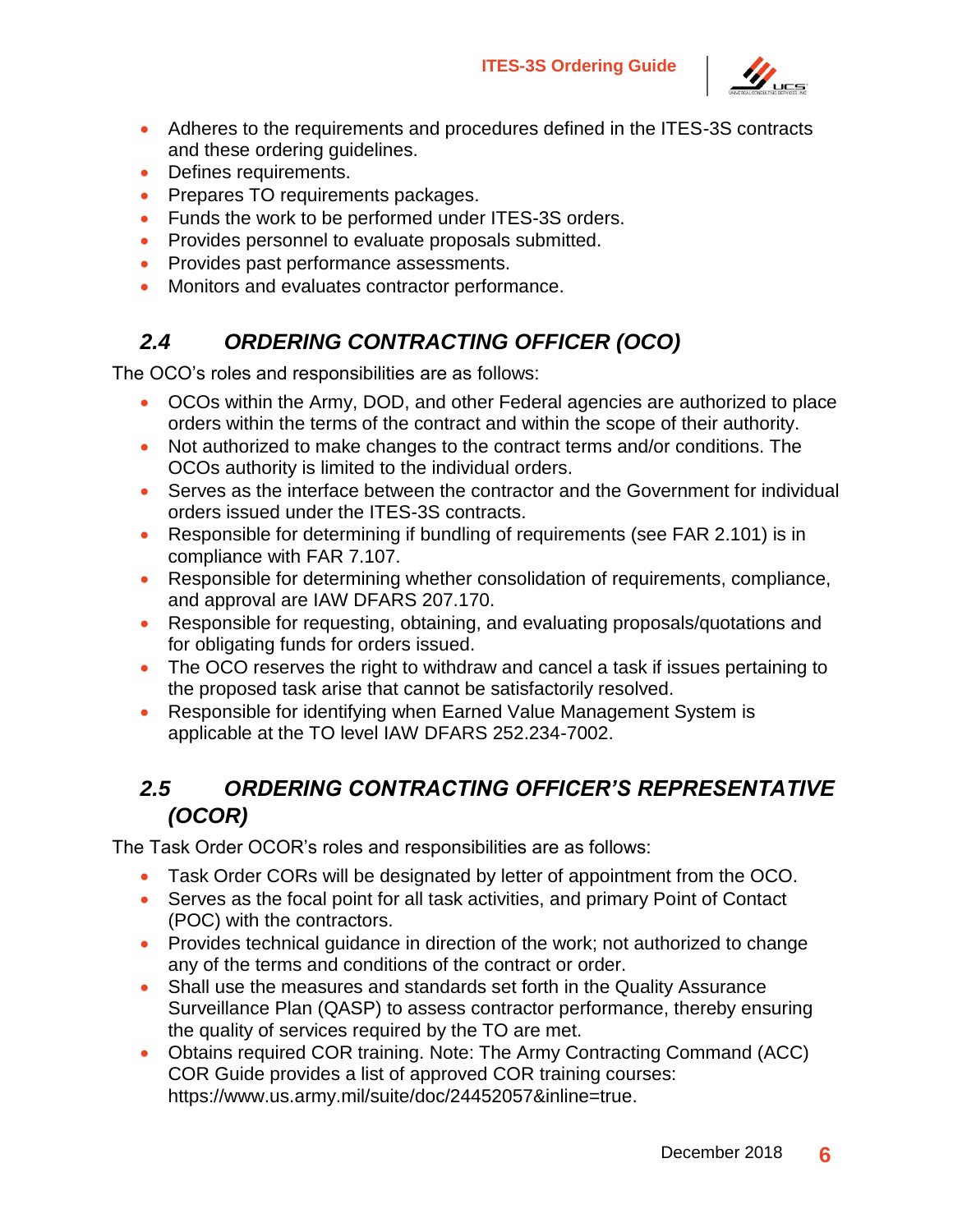

## <span id="page-10-0"></span>*2.6 CONTRACTORS*

The principal role of the contractors is to perform services and/or deliver related products that meet requirements and/or achieve objectives/outcomes described in orders issued under the ITES-3S contracts.

### <span id="page-10-1"></span>*2.7 OMBUDSMAN*

IAW FAR 16.505(b), ITES-3S contractors that are not selected for award under a Task Order competition may seek independent review by the designated ITES-3S ordering agency's Ombudsman. The Ombudsman is responsible for reviewing complaints from contractors and ensures that all contractors are afforded a fair opportunity to be considered, consistent with the procedures set by this contract and regulation. The ACC-RI Ombudsman will review complaints from contractors on all TOs issued by ACC-RI. The Ombudsman for Task Orders not issued by ACC-RI will be the Ombudsman that supports the OCO. The designated Ombudsman for ITES-3S Task Orders issued by ACC-RI is:

Amy VanSickle

Army Contracting Command-Rock Island (ACC-RI) CCRC-OC 3055 Rock Island Arsenal Rock Island Arsenal 309-782-1002 / DSN 793-1002 amy.j.vansickle.civ@mail.mil

Note: IAW FY08 Authorization Act, Section 843, the U.S. Government Accountability Office (GAO) will entertain a protest filed on or after May 27, 2008, for delivery orders valued at more than \$10M. Procedures for protest are found on 4 Code of Federal Regulations Part 21 (GAO Bid Protest Regulations).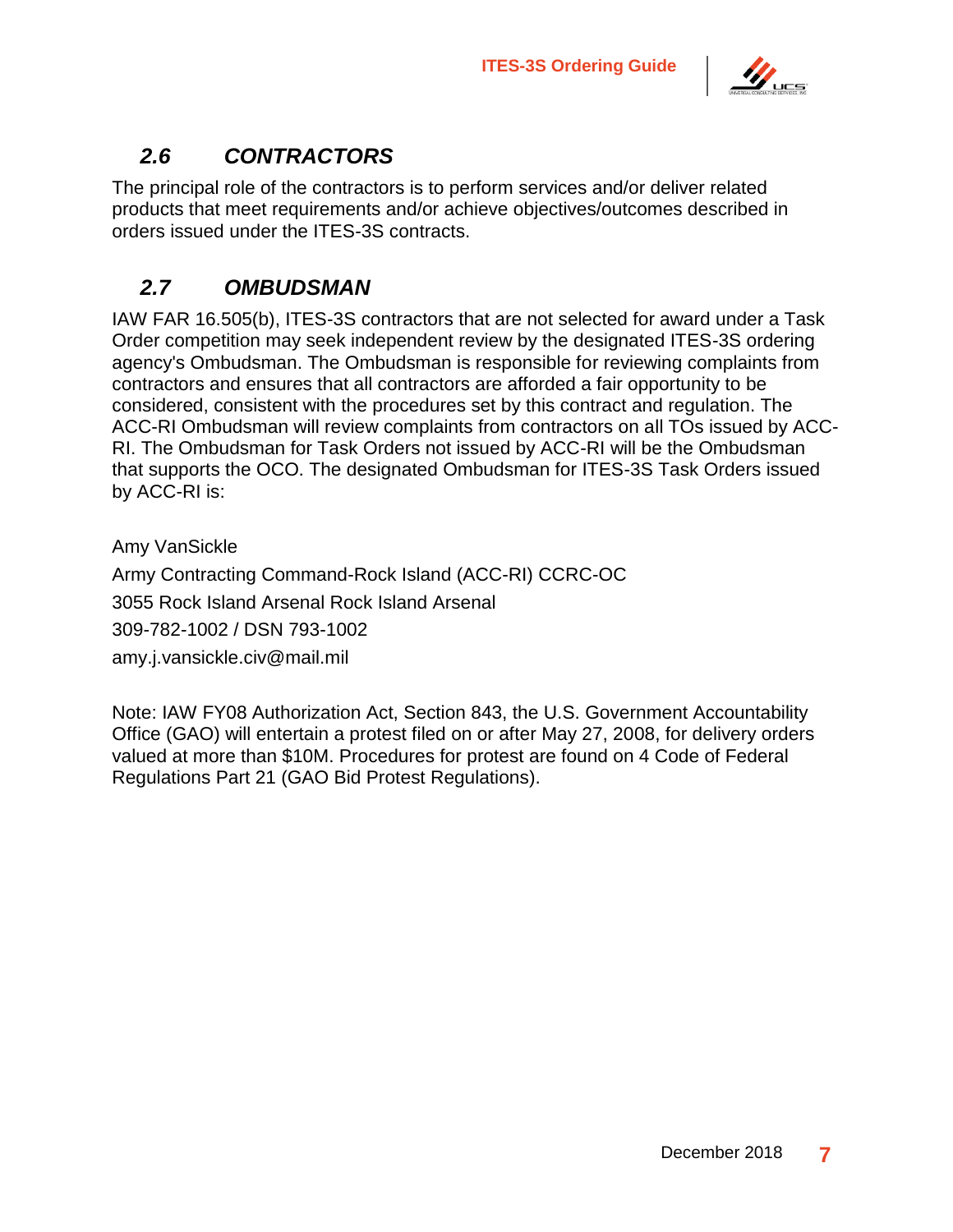

# <span id="page-11-0"></span>**3 CHAPTER 3: ITES 3-S Ordering Guide**

### <span id="page-11-1"></span>*3.1 GENERAL*

- Ordering is decentralized for all ITES-3S requirements. Ordering under the contracts is authorized to meet the needs of the Army, DOD, and other Federal agencies. There are no approvals, coordination, or oversight imposed by the PCO on any OCO. OCOs are empowered to place orders IAW the terms and conditions of the ITES-3S contracts, ITES-3S ordering guidelines, the FAR, DFARS (as applicable), and the OCO's agency procedures.
- The PCO will not make judgments or determinations regarding orders awarded under the ITES-3S contracts by an OCO. All issues must be resolved consistent with individual agency procedures and/or oversight.
- Upon request, the PCO is available to provide guidance to OCOs executing orders under the ITES-3S contracts.
- The CHESS IT e-mart at https://chess.army.mil is available to make price comparisons among all ITES-3S awardees and solicit competitive quotes. Only services and related incidental hardware/software items are to be released on the ITES-3S IT e-mart. Hardware/software-only items are to be placed on ADMC-2 or ITES- 2H/3H. The OCO will initiate the Task Order Request (TOR) process by issuing a TOR to all awardees via the CHESS IT e-mart. OCOs MUST issue the Request for Proposal (RFP)/TORs via the IT e-mart.
- When posting an RFP/TOR, RAs are not to simply submit an ITES-3S contractor's quote as an RFP/TOR. This is considered to be contractor proprietary information.
- When posting a TOR, include specific delivery instructions for proposal responses. Contractors will indicate their interest via CHESS IT e-mart; however, proposal packages shall be delivered by means identified in the TOR.

### <span id="page-11-2"></span>*3.2 PRICING*

- All TOs awarded pursuant to this contract on a FFP or T&M basis must be priced IAW the pricing set forth in the Labor Rate Table (reference contractors' ITES-3S Price Matrix, Section J, Attachment 3). The labor rates in the labor rate table reflect the fully burdened composite rates for each labor category and will apply to all direct labor hours. The composite rates include separate rates for work performed at the contractor site and at the Government site for each labor category. An ITES-3S contractor may propose labor rates that are lower than those specified in its Labor Rate Table, but shall not exceed the labor rates in its Labor Rate Table.
- CR TOs are allowable under ITES-3S. CR TOs are suitable for use only when uncertainties involved in contract performance do not permit costs to be estimated with sufficient accuracy to use any type of FP TO. A CR TO may be used only when the contractor's accounting system is adequate for determining costs applicable to the TO and appropriate Government surveillance during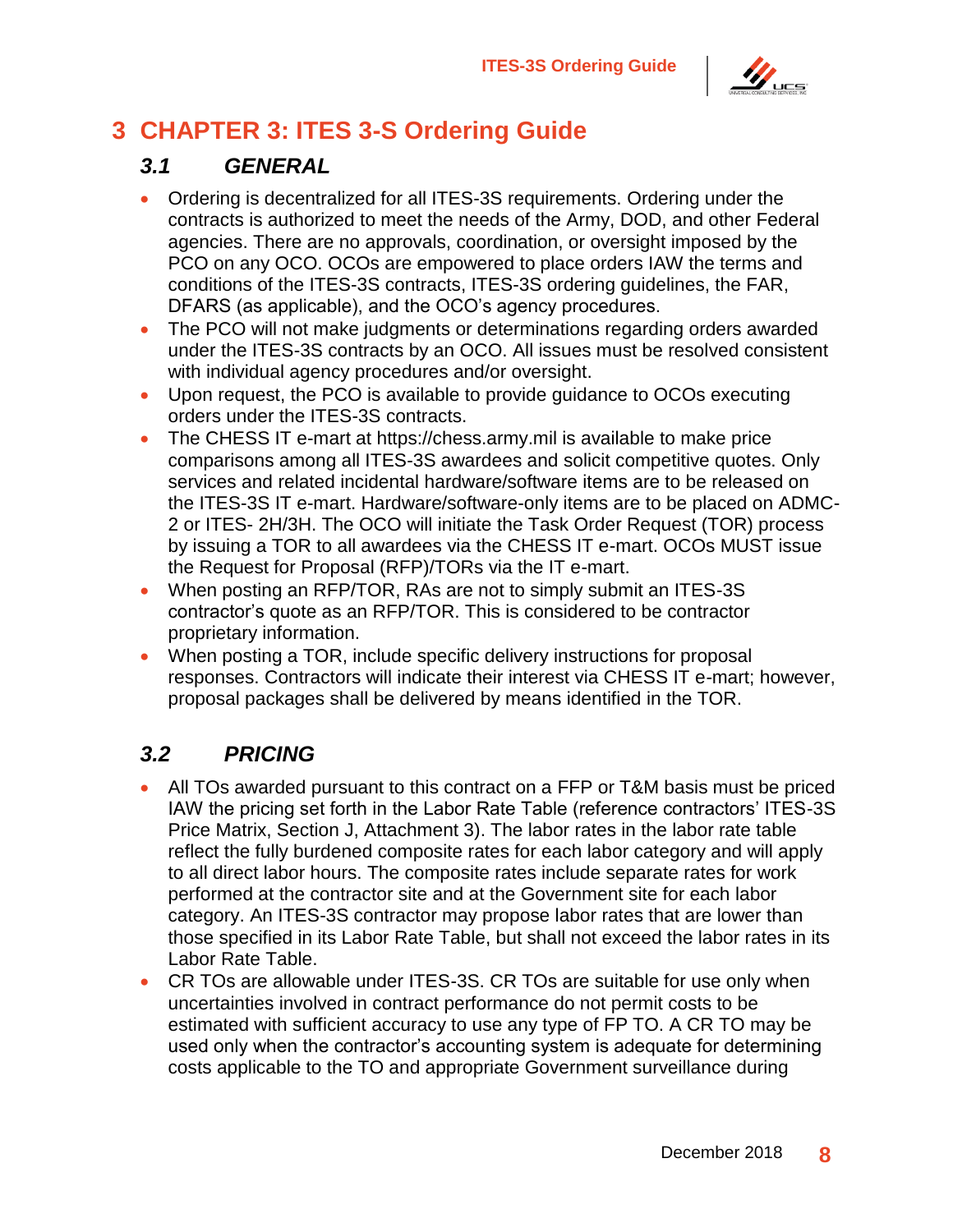

performance will provide reasonable assurance that efficient methods and effective cost controls are used.

The Government's minimum requirements for each labor category are identified in Labor Category Descriptions. Contractors may augment their labor categories and job descriptions on a TO basis. If a contractor decides to augment a labor category; the labor type and cost shall not change. Augmenting a labor category is not defined as adding a new labor category. TO proposals shall be limited to only those labor categories contained within the base contract. The contractor may propose to the Government, at its discretion, additional labor categories and job descriptions within the scope of ITES-3S. The PCO is the only official authorized to add a labor category to the base contract via contract modification.

• Unlike other labor categories, the IT subject-matter expert (SME), IT FAE, and incidental construction categories may only be used if no other labor category can satisfy the requirement. If the ITES-3S contractor proposes these categories when not directed by the OCO, no fee or profit is allowed. OCOs are discouraged from directing the use of FAEs and SMEs. However, if the OCO deems it necessary to direct the ITES-3S contractor to propose these categories, a fixed fee of 3% is allowable. ITES-3S contractors are required to seek and obtain approval from the OCO for the use of these categories when proposed in a TO. There is no fixed labor rate associated with the SME, FAE, and incidental construction categories.

#### <span id="page-12-0"></span>*3.3 SMALL BUSINESS SET ASIDE*

- The following clauses only apply at the order level when the requirement has been set-aside for Small Business:
	- 52.219-3 Notice of HUBZone Set-Aside or Sole Source Award (Nov 2011)
	- 52.219-6 Notice of Total Small Business Set-Aside (Nov 2011) with Alternate I
	- 52.219-13 Notice of Set-Aside of Orders (Nov 2011)
	- 52.219-14 Limitations on Subcontracting (Nov 2011)
	- 52.219-27 Notice of Service-Disabled Veteran-Owned Small Business Set-Aside (Nov 2011)
	- 52.219-29 Notice of Set-Aside for, or Sole Source Award to, Economically Disadvantaged Women-Owned Small Business Concerns (Dec 2015)
	- 52.219-30 Notice of Set-Aside for, or Sole Source Award to, Women-Owned Small Business Concern Eligible Under the Women-Owned Small Business Program (Dec 2015)
- Note that the Limitations on Subcontracting clause only applies at the Task Order level. Small businesses may compete on unrestricted TOs without having to meet the requirements of the Limitations on Subcontracting clause.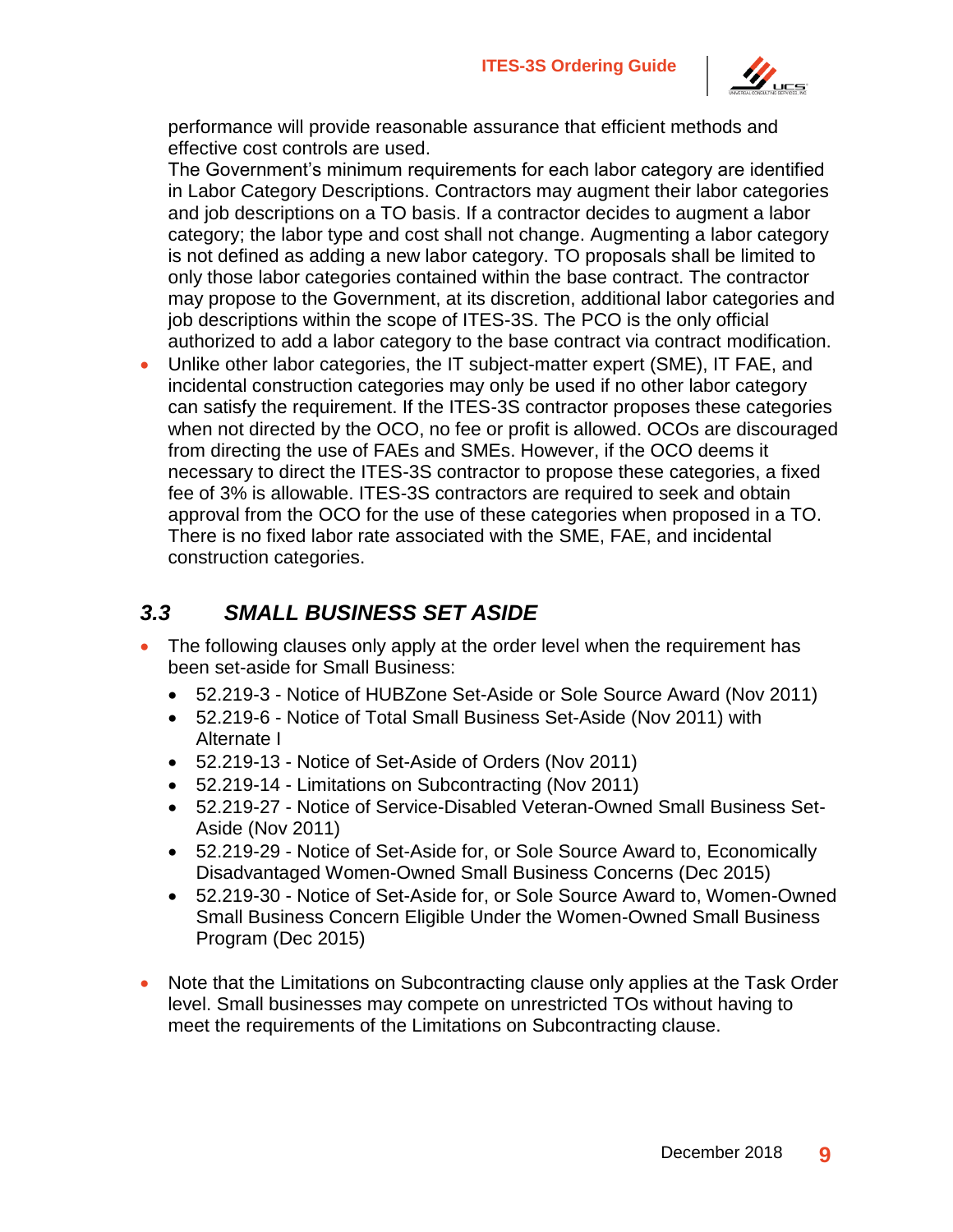

### <span id="page-13-0"></span>*3.4 ORDER FORMS AND NUMBERING*

• An appropriate order form (Defense Department (DD) Form 1155, Order for Supplies or Services, or Non-DOD Federal agencies equivalent) shall be issued for each TO. The use of Government credit cards is also authorized IAW applicable rules and procedures. TOs may be issued via telephone, fax, e-mail, postal mail or CHESS's IT e-mart.

### <span id="page-13-1"></span>*3.5 DELIVERY REQUIREMENTS*

Delivery of services shall be IAW individual orders.

## <span id="page-13-2"></span>*3.6 SECURITY CONSIDERATIONS*

The level of classified access will be incorporated into individual TOs as necessary. If determined necessary based on the level of classification, a DD Form 254, Contract Security Classification Specification, should be prepared and included in the TO request and resulting order.

## <span id="page-13-3"></span>*3.7 FAIR OPPRORTUNITY TO BE CONSIDERED*

IAW FAR 16.505(b)(2), for all orders exceeding \$3,500, the OCO shall give every ITES-3S contractor a fair opportunity to be considered for a TO unless one of the exceptions to fair opportunity applies (see paragraph below for further discussion of exceptions). The OCO must consider all ITES-3S contractors for the work though he/she is not necessarily required to contact any of them. The OCO must document his/her rationale if applying one of the exceptions to fair opportunity; however, no special format is required. All orders exceeding \$150,000 for DOD agencies must be placed on a competitive basis IAW FAR 16.505 unless a written waiver is obtained, using the limited sources justification and approval format in FAR 16.505(b)(2)(ii)(B). OCO should refer to their agency's approval authorities for placing orders on an "other than a competitive" basis. This competitive basis requirement applies to all orders by, or on behalf of, DOD. Non-DOD agencies shall comply with their own agency's procedures.

For orders by, or on behalf of, DOD exceeding \$150,000, the requirement to place orders on a competitive basis is met only if the OCO:

- Provides a notice of intent to purchase to every ITES-3S contractor, including a description of work to be performed and the basis upon which the selection will be made; and
- Affords all ITES-3S contractors responding to the notice a fair opportunity to submit an offer and to be fairly considered.

#### **Exceptions to Fair Opportunity**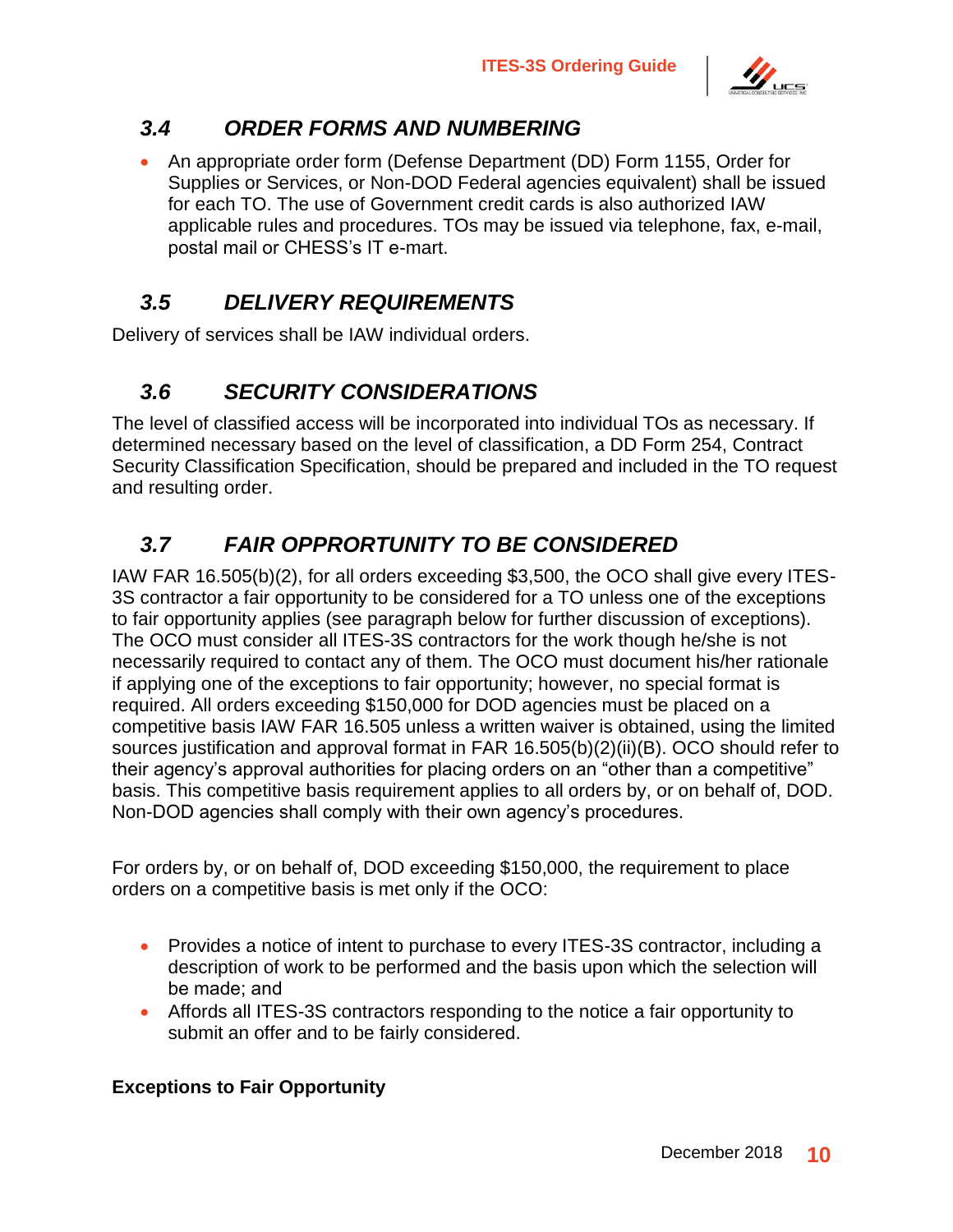

As provided in FAR 16.505(b)(2), the OCO may waive the requirement to place an order on a competitive basis with a written limited sources justification and approval if one of the following circumstances applies:

- The agency's need for the supplies or services is so urgent that providing a fair opportunity would result in unacceptable delays. Use of this exception requires a justification that includes reasons why the ITES-3S processing time for a fair opportunity to be considered will result in an unacceptable delay to the agency. The justification should identify when the effort must be completed and describe the harm to the agency caused by such a delay.
- Only one contractor is capable of providing the supplies or services required at the level of quality required because the supplies or services ordered are unique or highly specialized. Use of this exception should be rare. When using this exception, explain: (1) what is unique or highly specialized about the supply or service, and (2) why only the specified contractor can meet the requirement.
- The order must be issued on a sole-source basis in the interest of economy and efficiency because it is a logical follow-on to an order already issued under these contracts, provided that all awardees were given a fair opportunity to be considered for the original order.
- A statute expressly authorizes or requires that the purchase be made from a specified source.

FAR 16.505(b)(1)(ii) provides that the OCO is not required to contact each of the awardees if information is available that will ensure that each awardee is provided a fair opportunity to be considered for each order.

The OCO must follow his/her agency's procedures for documenting the process and rationale for selection of the awardee for each TO. At a minimum, the OCO must document the selection to include price consideration.

### <span id="page-14-0"></span>*3.8 ORDERING PROCEDURES*

#### **Task Order Request**

• The RA prepares the TOR package and submits it to the OCO. Ordering Guide Attachment 1 is an example of a TO checklist.

**NOTE**: When submitting requests ensure that the customer and/or site address is correct and includes as much information as possible to allow for an accurate proposal. (i.e. serial numbers, manufacturer/part numbers, quantities, whether the requirement is a renewal or new requirement, customer ID number, contract numbers, renewal contract number or other type of account identifier.)

At a minimum, the package should contain the following: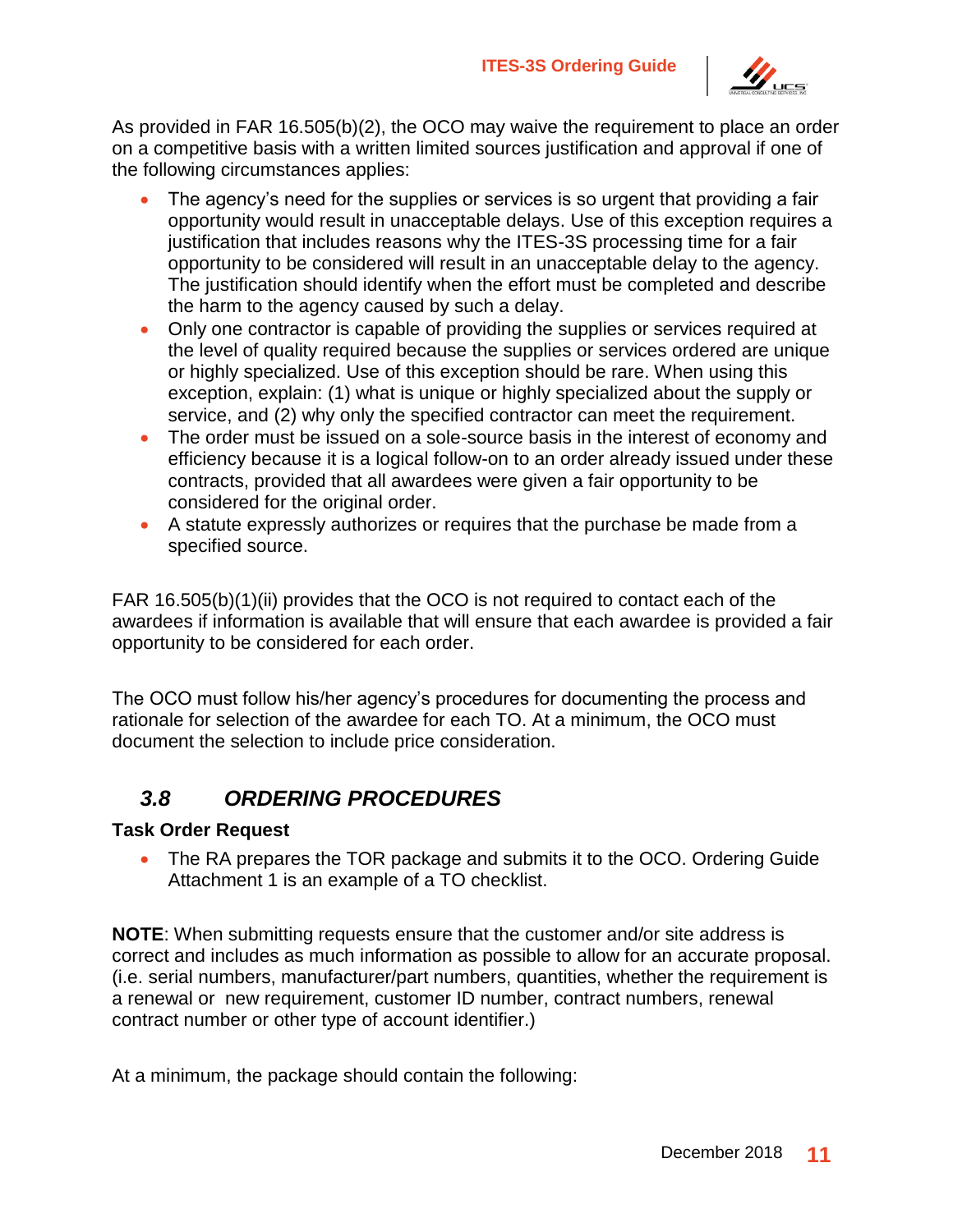

- Statement of Work (SOW), PWS, or SOO: the RA may select from these work statements, depending on their specific requirements; however, performancebased orders must be used to the maximum extent possible for services as required by FAR 37.102 and FAR 16.505(a) (see Ordering Guide Attachment 2).
- Specific formats have been developed to streamline the processing time. See examples of the SOW at Ordering Guide Attachment 3, the PWS at Ordering Guide Attachment 4, and the SOO at Ordering Guide Attachment 5.
	- 1. The PWS identifies the technical, functional, and performance characteristics of the Government's requirements. The PWS describes the work in terms of the purpose of the work to be performed rather than either "how" the work is to be accomplished or the number of hours to be provided.
	- 2. The SOO is an alternative to the PWS. It is a very brief document (commonly 2-10 pages, depending upon complexity, although there is no maximum or minimum required length) that summarizes key agency goals and outcomes to which contractors respond. It is different from a PWS in that, when a SOO is used, offerors are asked to develop and propose a PWS as part of their solution. Typically, SOO responses would also propose a technical approach, performance standards, incentives/disincentives, and a QASP based upon commercial practices.

At a minimum, a SOO must contain the following information:

- o Purpose
- o Scope or mission
- o Period and place of performance
- o Background
- o Performance objectives (i.e., required results)
- o Any operating constraints

Upon award, the winning offeror's solution to the SOO should be incorporated into the resulting TO; the SOO itself is not part of the TO.

- Funding Document: ITES-3S Orders are funded by the OCO's RA. Individual OCOs should provide specific instructions as to the format and content.
- Independent Government Cost Estimate: the estimate will assist the OCO in determining the reasonableness of the contractors' cost and technical proposals. The estimate is for Government use only and should not be made available to the
	- ITES-3S contractors.
- Basis for TO Award: the OCO, in conjunction with the RA, develops the evaluation criteria that form the basis for TO award. Whether the award will be based on low price, technical acceptability or best value, the criteria should be provided to the contractor. If the award will be based on best value, evaluation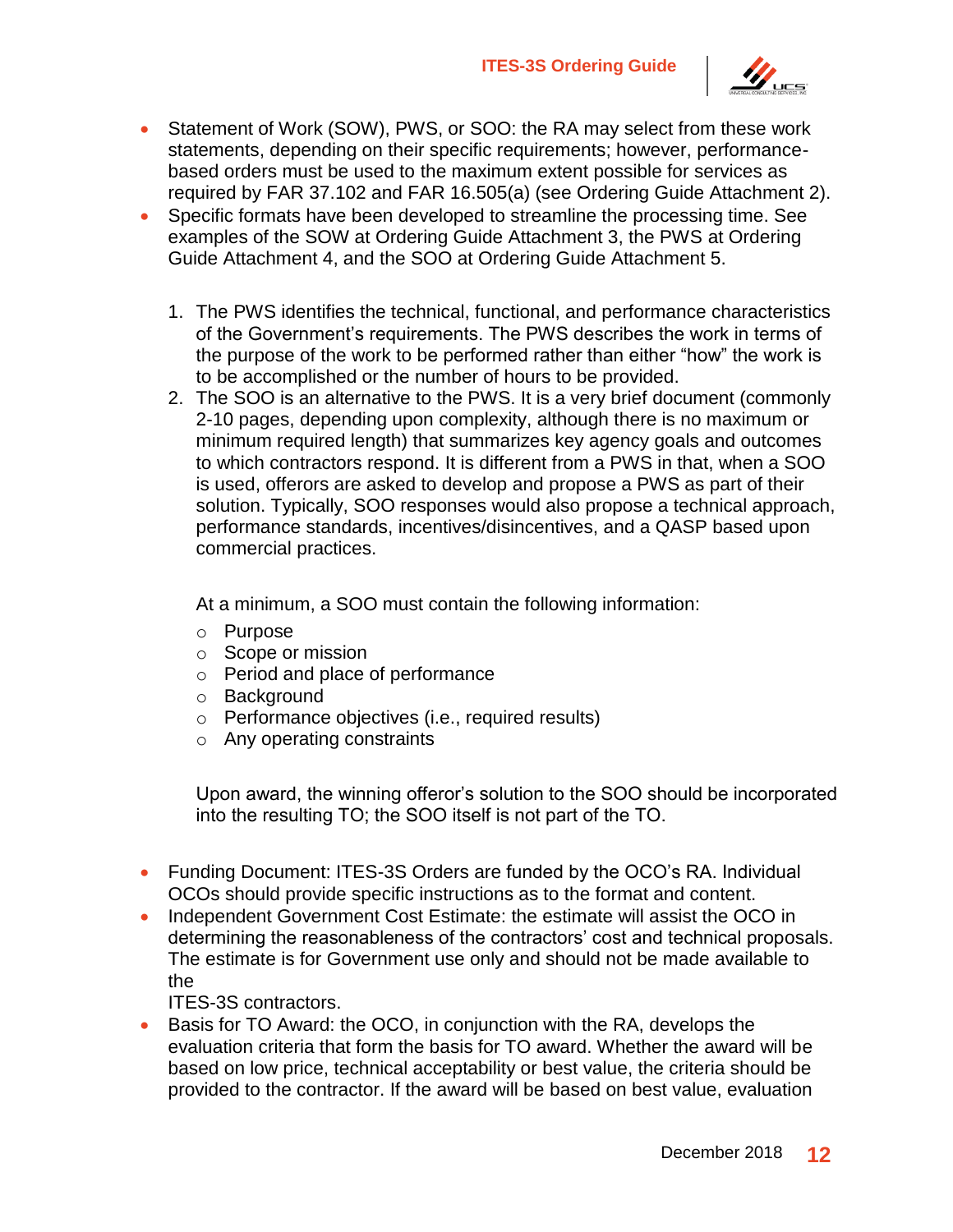

factors and significant sub factors that will affect contract award and their relative importance should be shown. Ordering Guide Attachment 6, Proposal Evaluation Plan, has been developed as a recommended format for documenting the basis for award.

#### **Task Order Request Preparation**

The OCO will issue a TOR to all ITES-3S contractors for orders exceeding \$3,500.00. The request will include a transmittal letter identifying the TO strategy, contract type, proposal receipt date and time, estimated contract start date, period of performance, and any other related information not contained elsewhere; the appropriate work statement; instructions for submission of a technical and cost/price proposal and selection criteria/basis for award, any special requirements (i.e., security clearances, travel, special knowledge); and other information deemed appropriate for the respective order. Ordering Guide Attachment 7contains a recommended memo requesting proposals and Ordering Guide Attachment 8 contains sample instructions/basis for award.

- Recommend a submission date of 10 calendar days after issuing a TO request for receipt of proposals; however, the scope and complexity of the TO should be considered when determining proposal due date.
- If unable to perform a requirement, the contractor shall submit a "no bid" reply in response to the proposal request. All "no bids" shall include a brief statement as to why the contractor is unable to perform, e.g., conflict of interest.
- In responding to proposal requests that include a requirement to provide products as part of an overall IT services solution, ITES-3S contractors are expected to use CHESS hardware contracts as preferred sources of supply. Other sources may be proposed, but will require justification by the contractor and the approval of the OCO. In addition, contractors are expected to facilitate maximum utilization of ESI source software.

#### **Evaluation Criteria**

All evaluation criteria must be identified and clearly explained in the TOR. The TOR must also describe the relative importance of the evaluation criteria. The OCO, in conjunction with the RA, may consider the following evaluation criteria (price or cost must be a factor in the selection criteria) to evaluate contractors' proposals:

Technical/management approach:

- Understanding of the requirement
- Technical and management approach
- Staffing plan (e.g., skill mix, personnel experience or qualifications and availability of personnel, performance location)
- Areas of expertise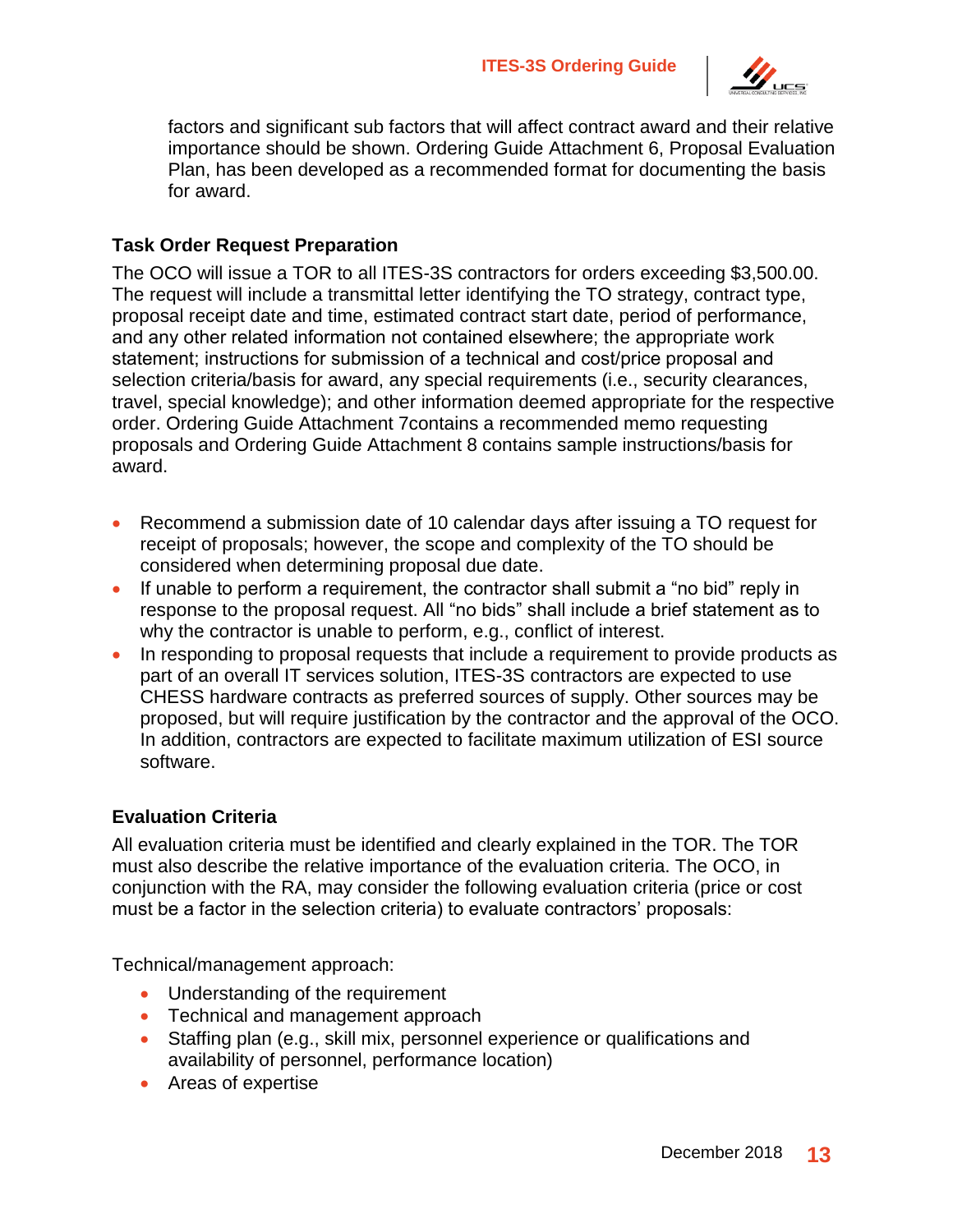

- Past performance on prior TOs under this contract (e.g., approach, personnel, responsiveness, timeliness, quality, and cost control) (NOTE: If practicable, automated systems such as Past Performance Information Management System or Past Performance Information Retrieval System should be utilized in lieu of requesting past performance information from the contractors).
- Current distribution of workload
- Knowledge of the customer's organization
- Teaming arrangements (including subcontracting)
- Security (including clearance level)
- Performance-based approach
- Other specific criteria as applicable to the individual TO

#### **Cost/Price**

This part of the proposal will vary depending upon the contract type planned for the TO. It should include detailed cost/price amounts of all resources required to accomplish the TO (labor hours, rates, travel, etc.). The contractor may not exceed the labor rates specified in its respective contract's ITES-3S Price Matrix, Section J, Attachment 3. However, the contractor is permitted to propose labor rates that are lower than those established in the Labor Rate Table. The contractor shall fully explain the basis for proposing lower rates. The proposed reduced labor rates will not be subject to audit; however, the rates will be reviewed to ensure the Government will not be placed at risk of nonperformance. The reduced labor rates will apply only to the respective TO and will not change the fixed rates in Labor Rate Tables. The level of detail required shall be primarily based on the contract type planned for use, as further discussed below.

- **FFP and T&M.** The proposal shall identify labor categories IAW the ITES-3S Price Matrices and the number of hours required for performance of the task. The proposal must identify and justify use of all non-labor cost elements. It must also identify any Government-Furnished Equipment (GFE) and/or Government Furnished-Information (GFI) required for task performance. If travel is specified in the TOR, airfare and/or local mileage, per diem rates by total days, number of trips, and number of contractor employees traveling shall be included in the cost/price proposal. Other information shall be provided as requested in the proposal request.
- **CR.** Both "sanitized" and "unsanitized" cost/price proposals will be required for CR- type TOs only. "Unsanitized" cost proposals are complete cost proposals that include all required information. "Sanitized" cost proposals shall exclude all company proprietary or sensitive data but must include a breakdown of the total labor hours proposed and a breakout of the types and associated costs of all proposed ODCs. Unless otherwise noted, unsanitized proposals will only be provided to the OCO, while sanitized proposals may be provided to the evaluator(s) and other personnel involved in the procurement. Cost/price proposals shall include, at a minimum unless otherwise indicated in the TOR, a complete work breakdown structure that coincides with the detailed technical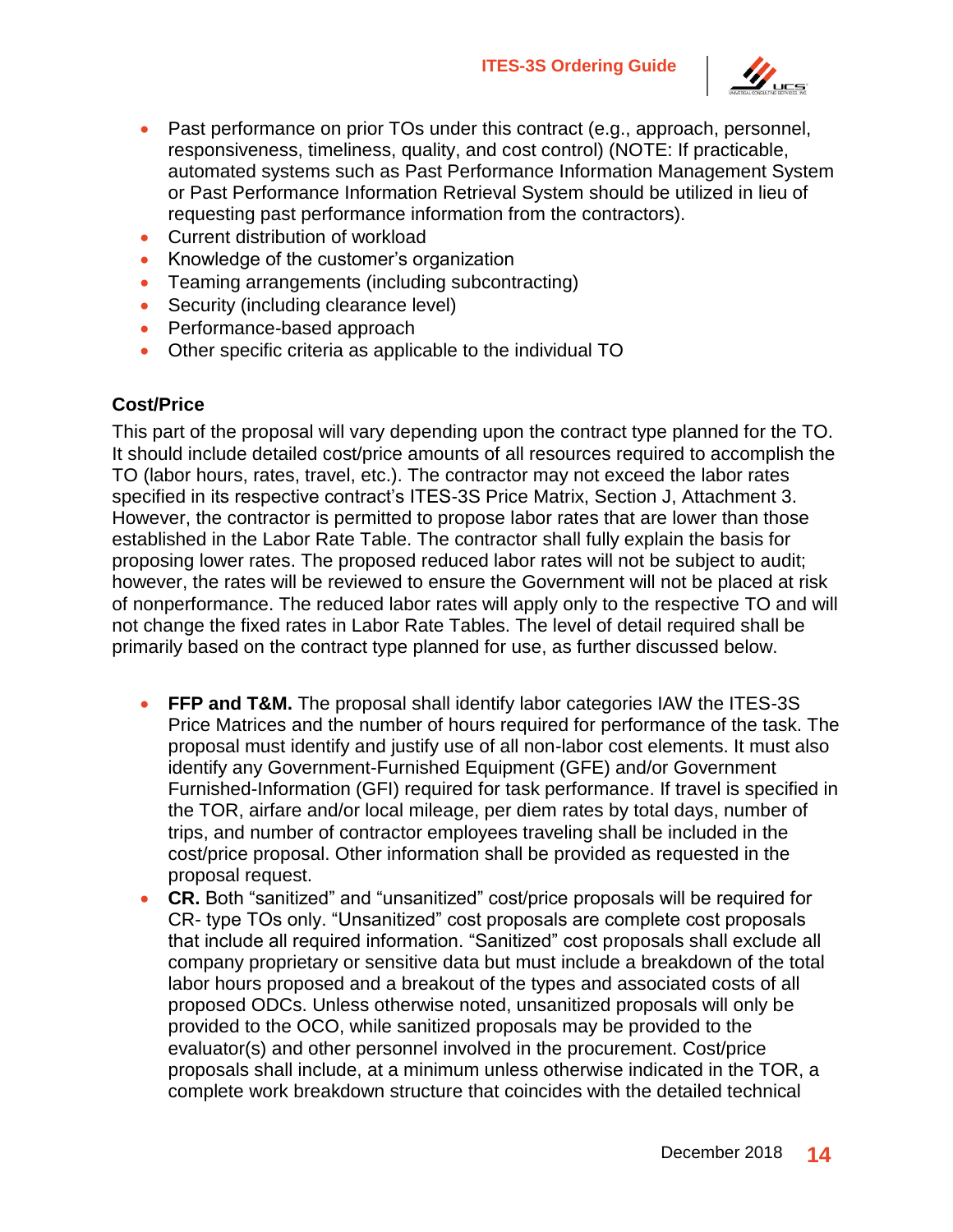

approach and provides proposed labor categories, hours, wage rates, direct/indirect rates, ODCs, and fees. CR proposals shall be submitted IAW FAR clause 52.215-20 "Requirements for Cost or Pricing Data or Information Other Than Cost or Pricing Data."

#### **Evaluation**

If a "mini-competition" is being conducted, a panel of evaluators should be appointed to review the proposals submitted by ITES-3S contractors. For each non-price evaluation factor, the evaluators should identify strengths and weaknesses in the proposals and should assign an adjectival rating (e.g., outstanding, good, etc.) for each non-price factor. The evaluators' findings should be documented in a written evaluation report. The price factor should be evaluated independently from the non-price factors. Individuals who are evaluating non-price aspects of the proposal should not have access to pricing information while performing their evaluations. Evaluations must be conducted fairly and IAW the selection criteria in the solicitation. After an initial evaluation of proposals, negotiations (discussions) may be held. Refer to FAR Part 15 for general guidance on the proper conduct of discussions.

#### **Award**

Once evaluations are completed, an authorized selection official must make an award decision and document the rationale for his/her decision. Prior to making a decision, copies of all evaluations must be forwarded to the selection official for his/her review and consideration. Ordering Guide Attachment 9 is an example of the Selection Recommendation Document.

The Selection Recommendation Document is signed by the selection official and forwarded to the OCO. This form can also be used to document an exception to the fair opportunity requirements.

At a minimum, the following information shall be specified in each TO Award:

- Date of order
- POC (name), commercial telephone and fax numbers, and e-mail address
- OCOs commercial telephone number and e-mail address
- Description of the services to be provided, quantity unit price and extended price, or estimated cost and/or fee (TO INCLUDE THE CLIN FROM PART B). The work statement should be attached; the contractor's proposal may be incorporated by reference.
- Delivery date for supplies
- Address and place of performance
- Packaging, packing, and shipping instructions, if any
- Accounting and appropriation data and Contract Accounting Classification Reference Number (ACRN) (Defense Finance and Accounting Service requires an ACRN(s) on all orders.)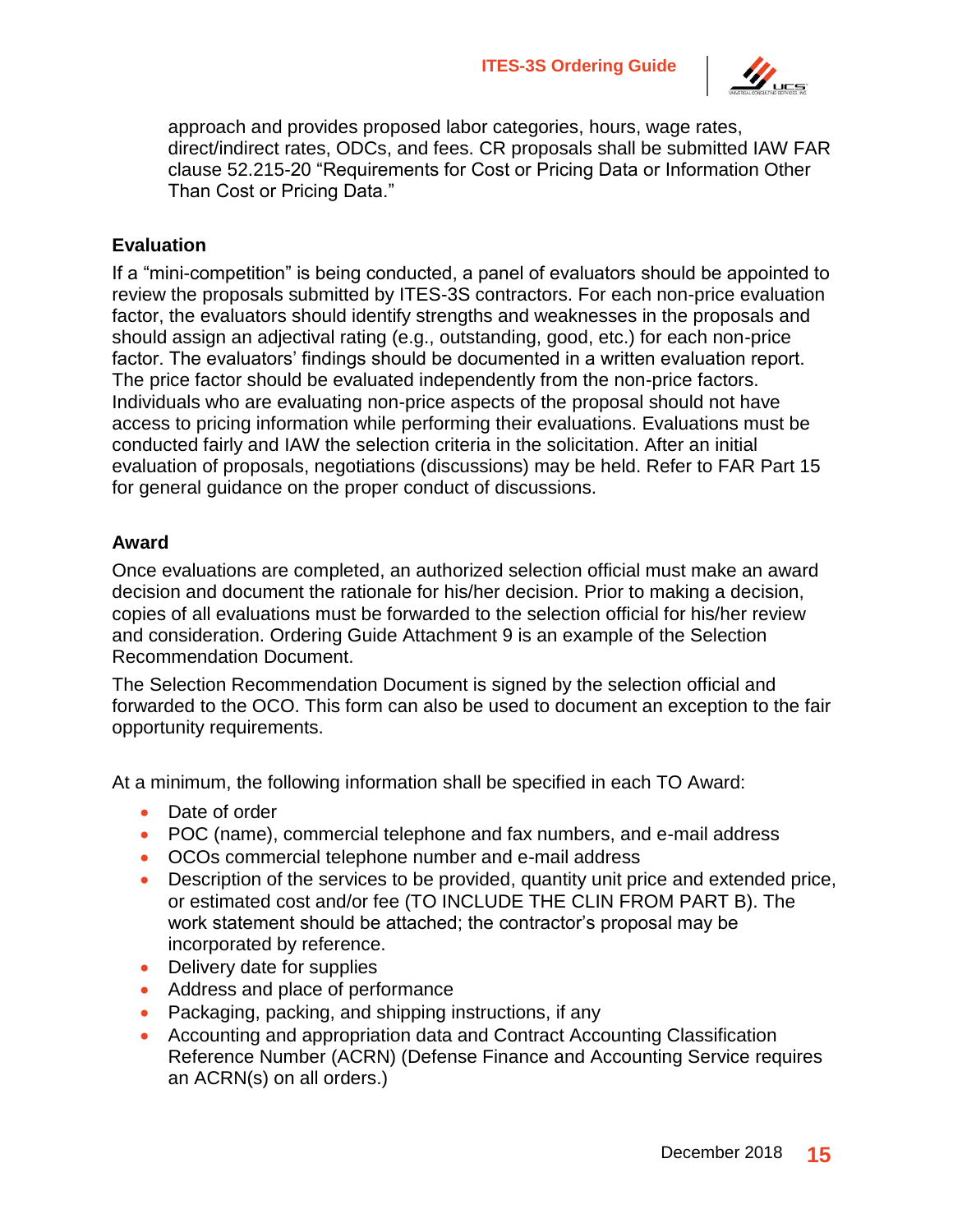

- Specific instructions regarding how payments are to be assigned when an order contains multiple ACRNs
- Invoice and payment instructions
- Any other pertinent information

IAW 10 U.S. Code § 2304c(d) and FAR 16.505(a)(10), the ordering agency's award decision on each order is generally not subject to protest under FAR Subpart 33.1 except for a protest that an order increases the scope, period, or maximum value of the contract. In lieu of pursuing a bid protest, ITES-3S contractors may seek independent review by the designated Ombudsman. The Ombudsman will review complaints from the contractors and ensure that all contractors are afforded a fair opportunity to be considered for each order, consistent with the procedures in the contract. The designated Ombudsman is identified in Chapter 2, paragraph 7, of these guidelines.

The executed order will be transmitted via fax, e-mail, or by verbal direction from the OCO. If verbal direction is given, written confirmation will be provided within five working days.

After award, timely notification shall be provided to the unsuccessful offerors and will identify, at a minimum, the awardee and award amount.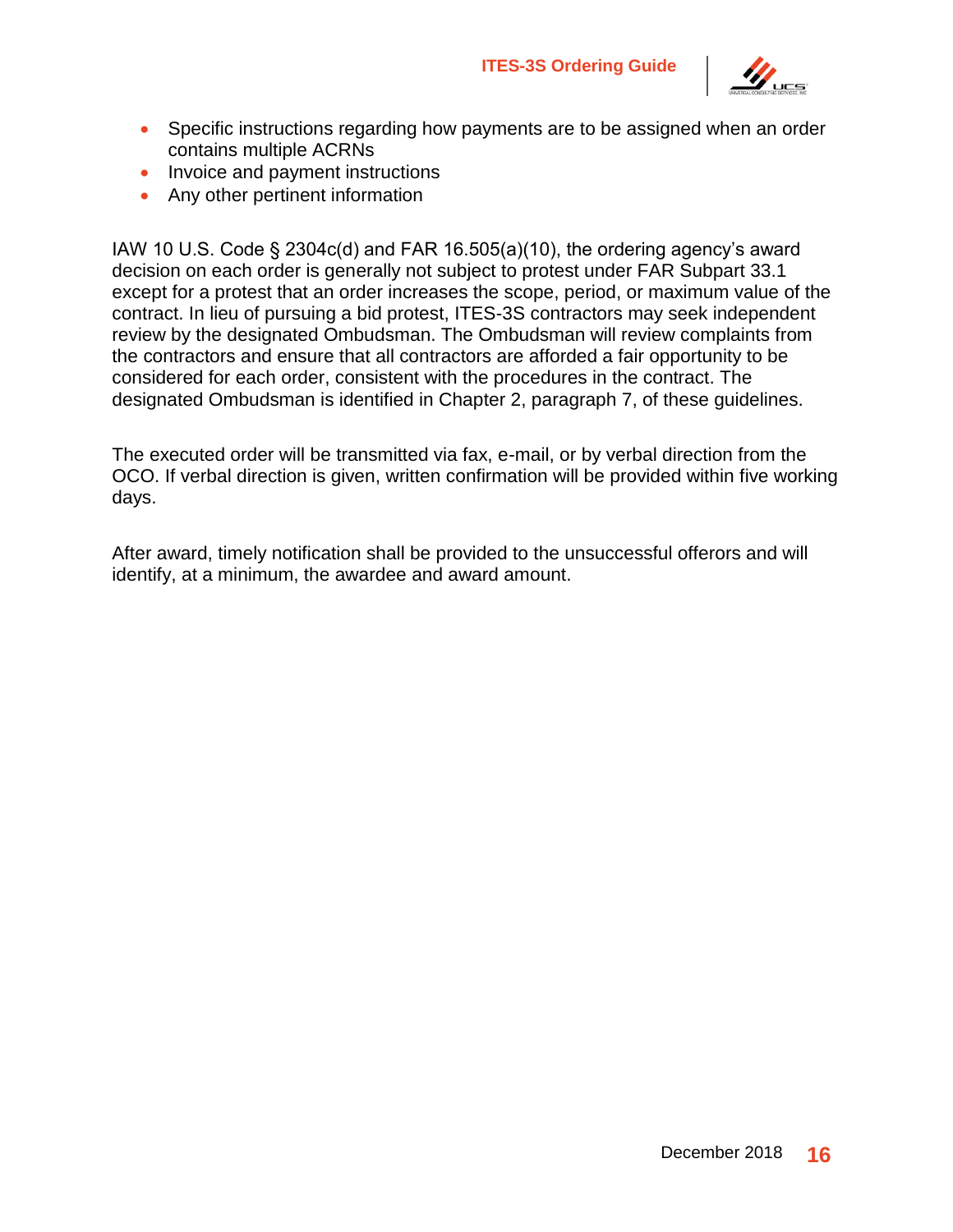



The ITES-3S TO award process is illustrated below:

#### **Post Award Debriefing**

Under 10 USC § 2305(b)(5), unsuccessful offerors in competitions for TOs exceeding \$5,500,000 have the right to a post-award debriefing if they meet certain request deadline requirements. The deadline requirements can be found in FAR 15.506(a)(1). Under FAR 15.506(a)(4)(i), untimely debriefing requests may be accommodated, and 15.506 is not limited to unsuccessful offerors. Timely requests for a post-award debriefing for TOs meeting the threshold above must be honored, and their debriefings must meet the requirements of FAR 15.506. Also, contracting officers are encouraged to provide debriefings to untimely offerors under competitions exceeding \$5,500,000 and to offer a debriefing to all other offerors under TO competitions, even those valued below the mandatory threshold described above. Non- mandatory debriefings should follow all of the requirements in FAR 15.506(d), (e), and (f). Debriefings may be done orally, in writing, or by any method acceptable to the contracting officer.

#### **Evaluation of Contractor's TO Performance**

At TO completion, the ITES-3S contractor submits a request for a performance evaluation to the order's COR or his/her designated representative. The order's COR or his/her designated representative shall complete these evaluations for each TO,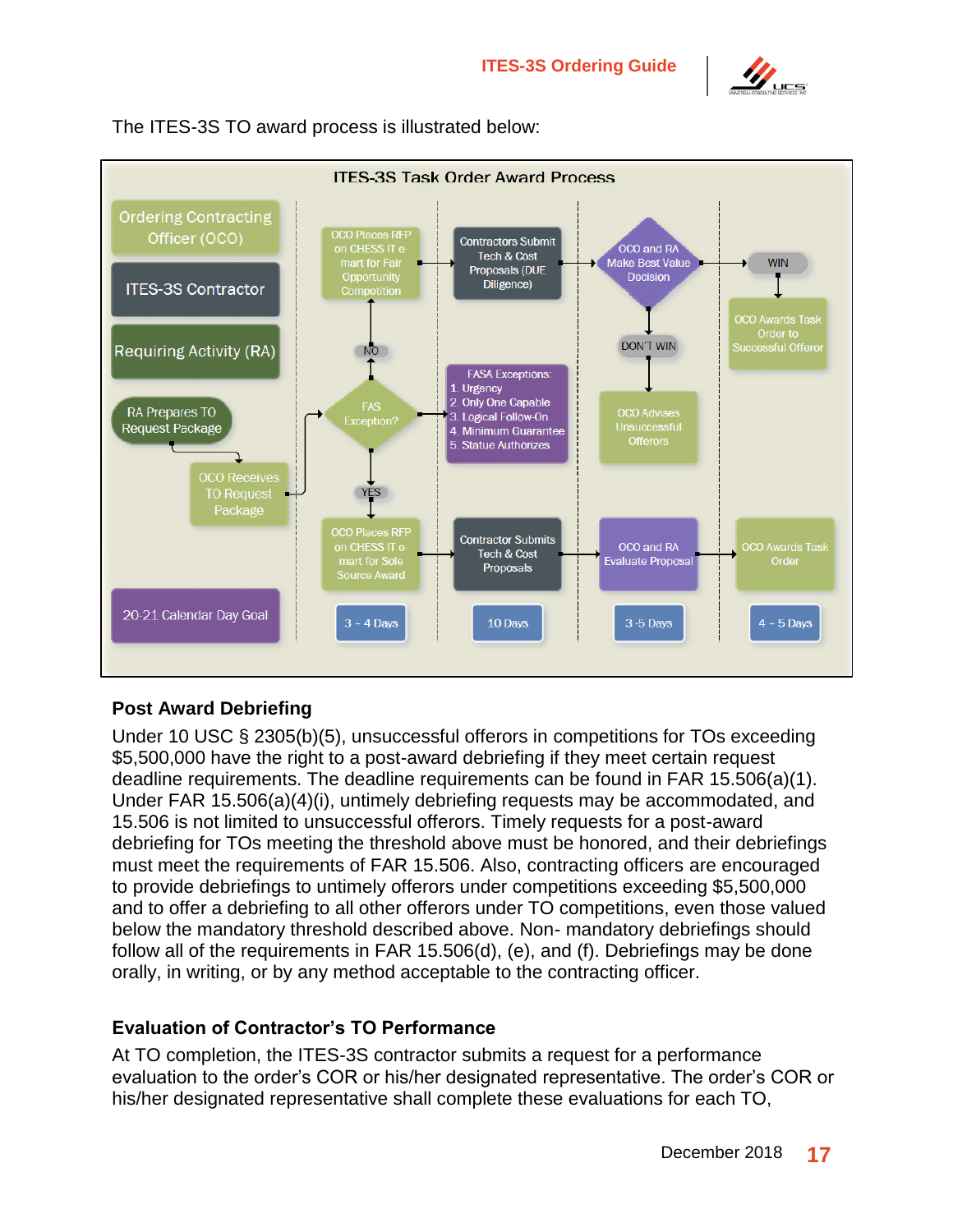

regardless of dollar value, within 30 days of completion. Performance evaluations shall also be completed annually for orders that have a performance period in excess of one year. Annual performance evaluations shall be completed within 30 days of TO renewals.

Performance evaluations may also be done, as otherwise considered necessary, throughout the duration of the order (but generally no more than quarterly). The performance evaluations will be located on the CHESS IT e-mart at https://chess.army.mil/Static/SRV\_ITS\_SB\_EVL\_CON.

Contractor Performance Assessment Reports (CPARs) are required in the Information Technology or Services sectors for actions valued at \$1M or above. A final CPAR is performed when all performance on the contract is completed. Interim CPARs must be performed on deliveries/performance exceeding 18 months. A CPAR should contain past performance information that is current and relevant information for future source selection purposes. It includes the contractor's record of conforming to contract requirements, standards of good workmanship, forecasting and controlling costs, adherence to contract schedules, administrative aspects of performance, reasonable and cooperative behavior, commitment to customer satisfaction, and business-like concern for the interest of the customer.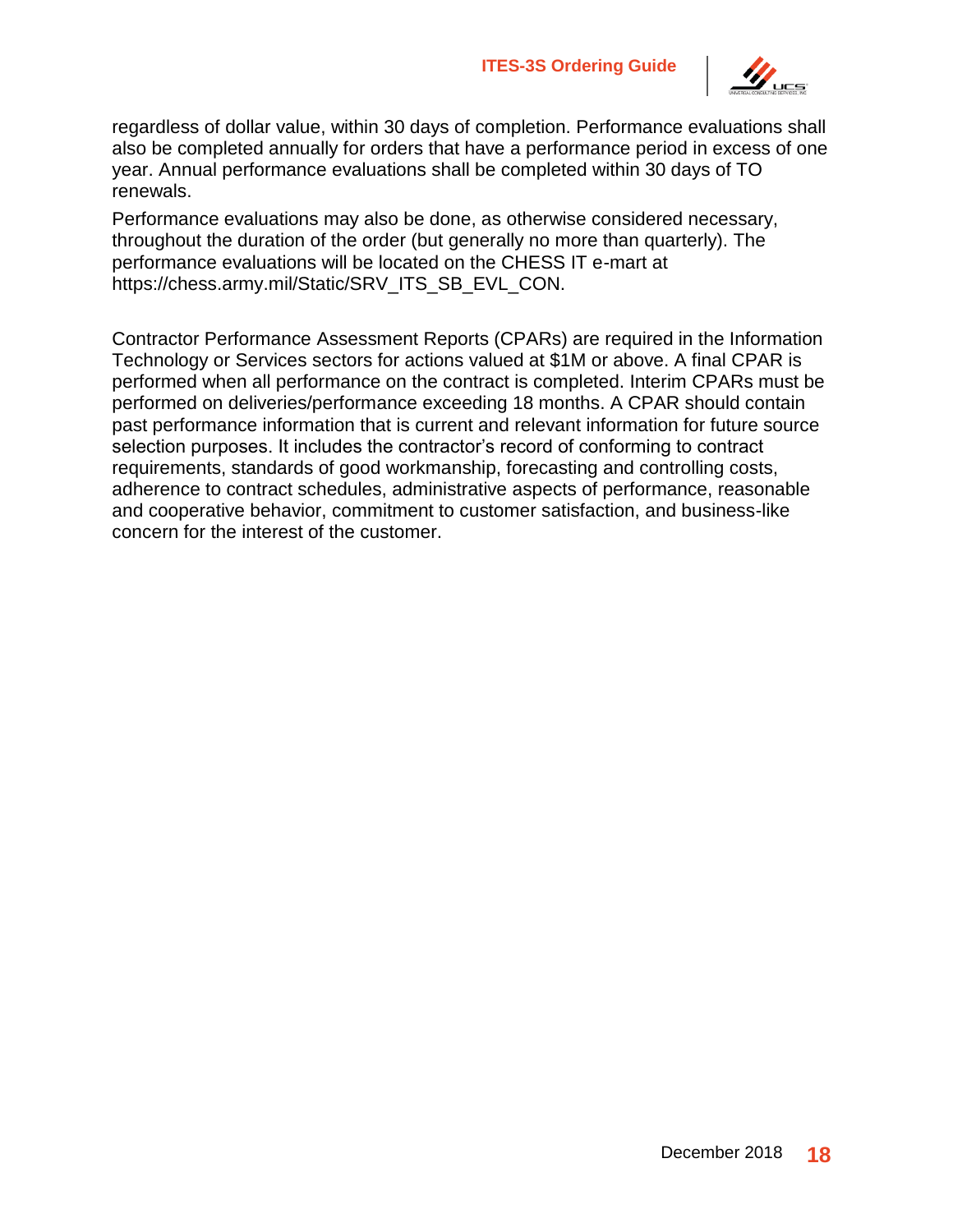

# <span id="page-22-0"></span>**ATTACHMENT 1: Example**

#### **ITES-3S TASK ORDER REQUEST CHECKLIST AND INSTRUCTIONS**

This form constitutes a request for contract support under the ITES-3S contracts. The requiring activity (RA) shall complete this form, together with the associated Ordering Guide attachments, and forward the entire package to the appropriate ordering contracting officer for processing.

| 1. Task Order (TO) Title.                                                                                                                                                                                                                                                                                                                                                                                                                                                                                                                                                                                                                                                          |  |  |
|------------------------------------------------------------------------------------------------------------------------------------------------------------------------------------------------------------------------------------------------------------------------------------------------------------------------------------------------------------------------------------------------------------------------------------------------------------------------------------------------------------------------------------------------------------------------------------------------------------------------------------------------------------------------------------|--|--|
| 2. RA Point of Contact. Include name, title, organization, commercial and DSN phone numbers for voice and fax, and e-mail address:                                                                                                                                                                                                                                                                                                                                                                                                                                                                                                                                                 |  |  |
| 3. Designated Order Contracting Officer Representative (COR). Include name, title, organization, commercial and DSN phone numbers for voice and fax, and e-<br>mail address (If same as block 2, type "same"):                                                                                                                                                                                                                                                                                                                                                                                                                                                                     |  |  |
| 4. Attachments Checklist. Complete package must include the following items. Send files electronically via e-mail or fax to the ordering contracting officer.                                                                                                                                                                                                                                                                                                                                                                                                                                                                                                                      |  |  |
| Work Statement (check one)<br>□<br>□<br><b>Statement of Work</b><br>□<br>Performance Work Statement includes Quality Assurance Surveillance Plan<br>□<br><b>Statement of Objectives</b><br>Funding Document(s) (scanned or otherelectronic version is preferable)<br>$\Box$<br>□<br>Independent Government Cost Estimate<br>□<br>Proposal Evaluation Plan Bundling Determination (if needed)<br>□<br>Consolidation Determination (if needed)<br>□<br>Justification for Work Statement that is not Performance-Based<br>□<br>TO unique Defense Department Form 254 (only if security requirements)                                                                                  |  |  |
| 5. TO Information                                                                                                                                                                                                                                                                                                                                                                                                                                                                                                                                                                                                                                                                  |  |  |
| Contract Type (check one) Time and Materials (T&M) and Cost Reimbursement (CR) contract types require justification in accordance with (IAW) Federal Acquisition<br>Regulation (FAR) (the ordering contracting officer makes the final determination of which order type is in the best interest of the government).                                                                                                                                                                                                                                                                                                                                                               |  |  |
| □<br>Firm Fixed Price (no justification required)<br>□<br>CR (provide justification in the box, below)<br>□<br>T&M (provide justification in the box, below)<br>Rationale: T&M and CR contract types require justification IAW FARs.                                                                                                                                                                                                                                                                                                                                                                                                                                               |  |  |
| Federal Acquisition Streamlining Act (FASA) Exception. If you are citing a FASA exception to fair opportunity competition, designate which one below with a justificati                                                                                                                                                                                                                                                                                                                                                                                                                                                                                                            |  |  |
| <b>FASA Exception Justification:</b>                                                                                                                                                                                                                                                                                                                                                                                                                                                                                                                                                                                                                                               |  |  |
| The agency need for services is of such urgency that providing such opportunity would result in unacceptable delays.<br>□<br>□<br>Only one such contractor is capable of providing services required at the level of quality required because they are unique or highly specialized.<br>□<br>The order should be issued on a sole-source basis in the interest of economy and efficiency as a logical follow-on to an order already issued under this<br>contract, provided that all ITES-3S contractors were given a fair opportunity to be considered for the original order.<br>□<br>A statue expressly authorizes or requires that the purchase be made from specified source. |  |  |
| 6. Order COR Training Certification: Army Order CORs are required to have COR training prior to appointment IAW paragraph 1.7 of the Army Contracting Comman<br>(ACC) Acquisition Instruction. Appendix A of the ACC Acquisition Instruction contains a list of ACC-approved training courses. Refer to:<br>https://arc.army.mil/COR/CORHandbooks SelfServe.aspx                                                                                                                                                                                                                                                                                                                   |  |  |
| <b>Order COR Training Certification Date:</b>                                                                                                                                                                                                                                                                                                                                                                                                                                                                                                                                                                                                                                      |  |  |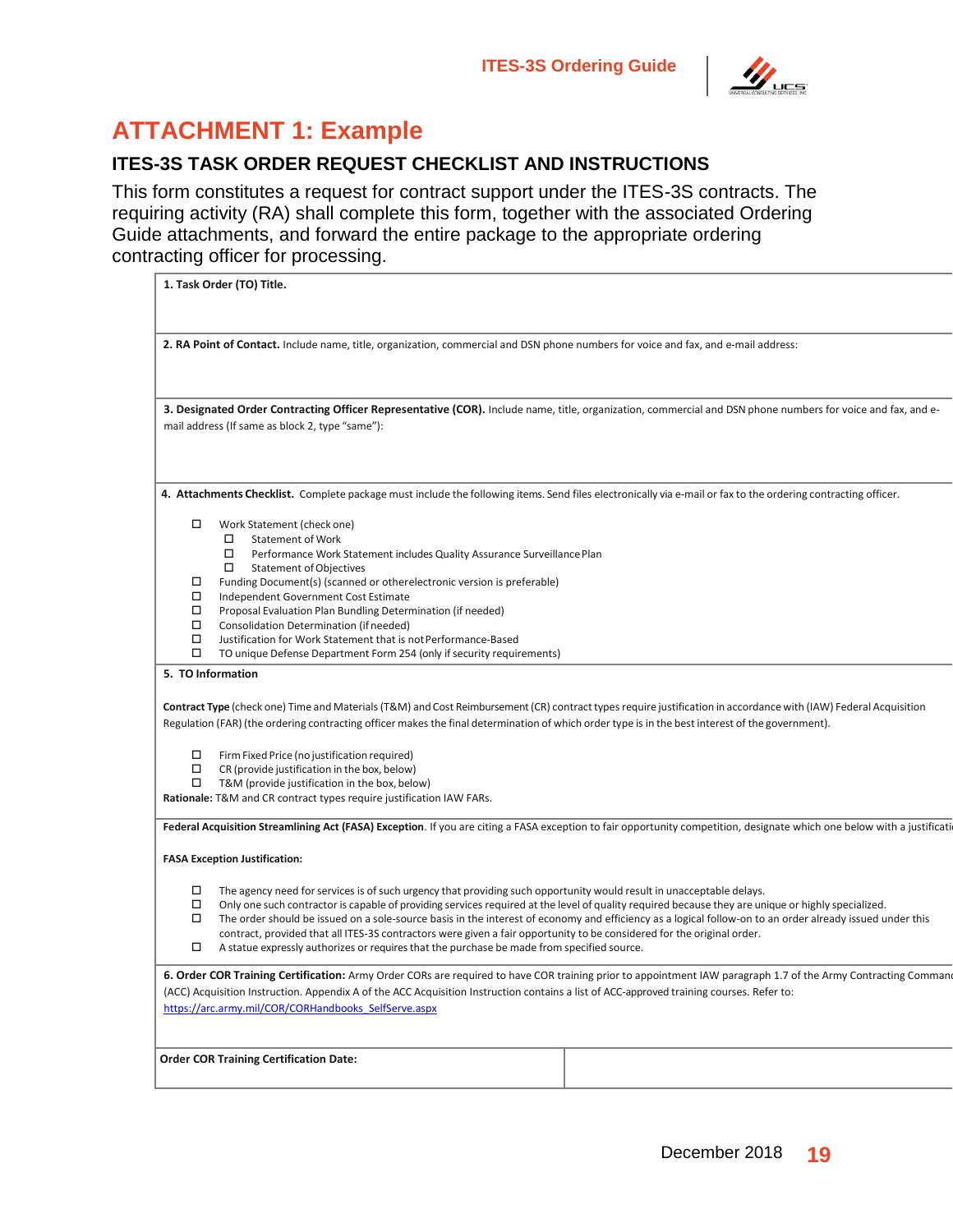

# <span id="page-23-0"></span>**ATTACHMENT 2**

#### <span id="page-23-1"></span>**PERFORMANCE-BASED SERVICE ACQUISITION**

### *1. GENERAL*

Performance-Based Service Acquisition (PBSA) is the preferred method of contracting for services and supplies. PBSA means an acquisition structured around the results to be achieved as opposed to the manner by which the work is to be performed. Essential elements of PBSA include: (1) performance requirements, expressed in either a performance work statement (PWS) or statement of objectives (SOO). Performance requirements should be described in terms of what the required output is and should not specify how the work is to be accomplished; (2) Performance standards or measurements, which are criteria for determining whether the performance requirements are met; (3) Appropriate performance incentives, either positive or negative; and (4) A surveillance plan that documents the Government's approach to monitoring the contractor's performance.

These elements are discussed further below.

## *2. POLICY*

<span id="page-23-2"></span>FAR 37.102 has established the policy to use a PBSA approach, to the maximum extent practicable, for all services. Services exempted from this policy are: architect-engineer, construction, utility, and services that are incidental to supply purchases. Use of any other approach has to be justified to the ordering contacting officer. For Defense agencies, DFARS 237.170-2 requires higher-level approval for any acquisition of services that is not performance-based.

## *3. CONTRACT TYPE*

<span id="page-23-3"></span>The order of precedence set forth in FAR 37.102(a)(2) must be followed for all Task Orders (TOs). It is:

- A Firm Fixed Price (FFP), performance-based contract or TO.
- A performance-based contract or TO that is not FFP.
- A contract or TO that is not performance-based. Requiring activities should use the contract type most likely to motivate contractors to perform at optimal levels. FFP is the preferred contracting type for PBSA. Work statements should be developed in sufficient detail to permit performance on a fixed-price basis.

## *4. PERFORMANCE WORK STATEMENTS*

<span id="page-23-4"></span>The PWS identifies the technical, functional, and performance characteristics of the Government's requirements. The PWS describes the work in terms of the purpose of the work to be performed rather than either how the work is to be accomplished or the number of hours to be provided. The format for the PWS is similar to the traditional statement of work. In addition, the PWS will include performance standards, incentives, and a QASP: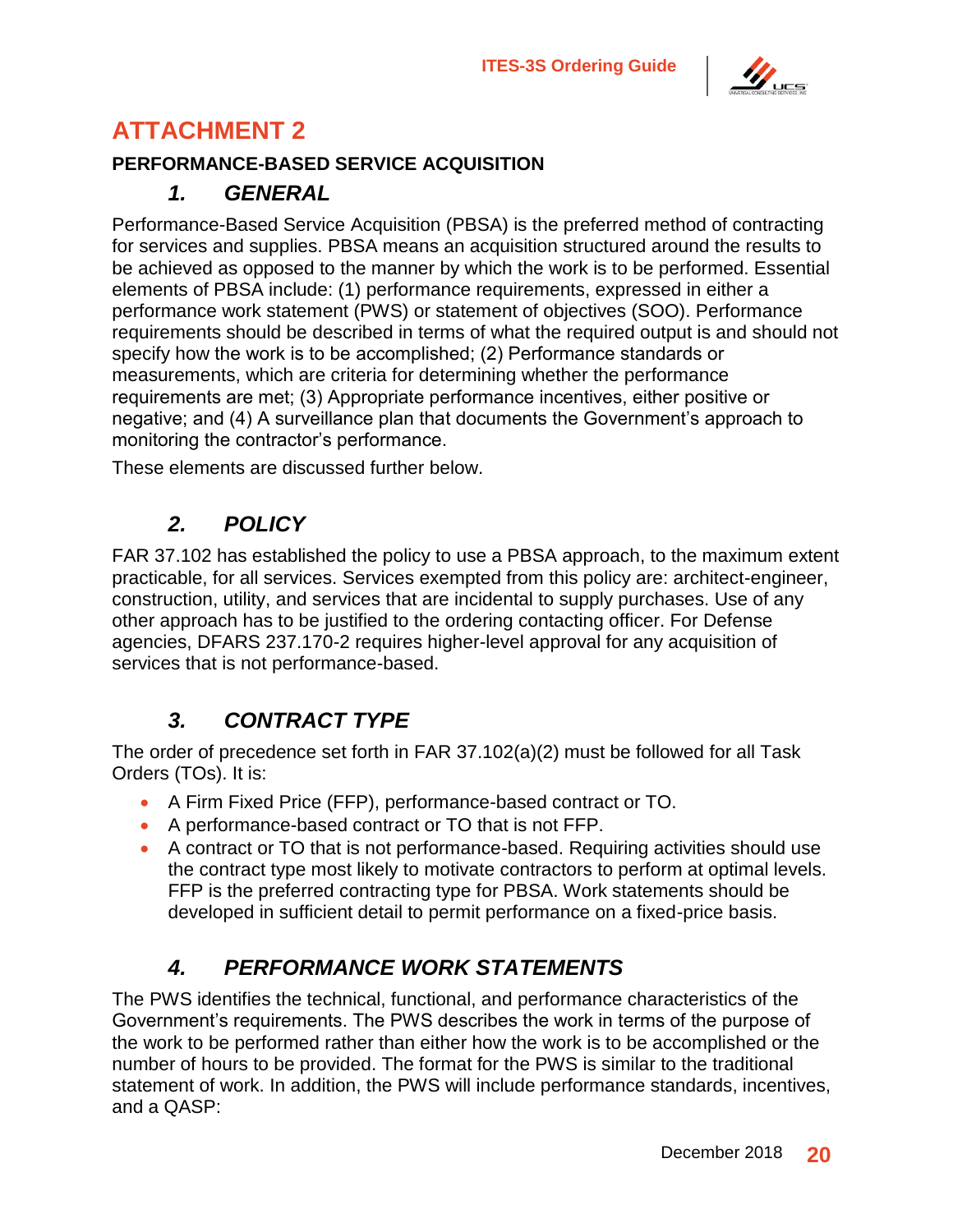

#### **Performance Standards/Metrics**

Reflects level of service required by the Government to meet performance objectives. Standards may be objective (e.g., response time) or subjective (e.g., customer satisfaction). They must also:

- Use commercial standards where practicable, e.g., ISO 9000
- Ensure the standard is needed and not unduly burdensome
- Must be measurable, easy to apply, and attainable

If performance standards are not available, the PWS may include a requirement for the contractor to provide a performance matrix, as a deliverable, to assist in the development of performance standards for future TOs.

#### **Performance Incentives**

Incentives may be positive or negative, monetary or non-monetary.

**NOTE**: if a financial incentive is promised, ensure that adequate funds are available at time of TO award to pay incentives that may be earned.

Examples of monetary incentives include:

- Incentive fees
- Share-in-savings
- A negative incentive can be included if the desired results are not achieved (deduction should be equal to the value of the service lost).

Examples of non-monetary incentives include:

- Revised schedule
- Positive performance evaluation
- Automatic extension of contract term or option exercise
- Lengthened contract term (award term contracting) or purchase of extra items (award purchase)

#### **QASP**

The QASP is a plan for assessing contractor performance to ensure compliance with the Government's performance objectives. It describes the surveillance schedule, methods, performance measures, and incentives.

- The level of surveillance should be commensurate with the dollar amount, risk, and complexity of the requirement
- Don't inspect the process, just the outputs
- QASP is included as part of the PWS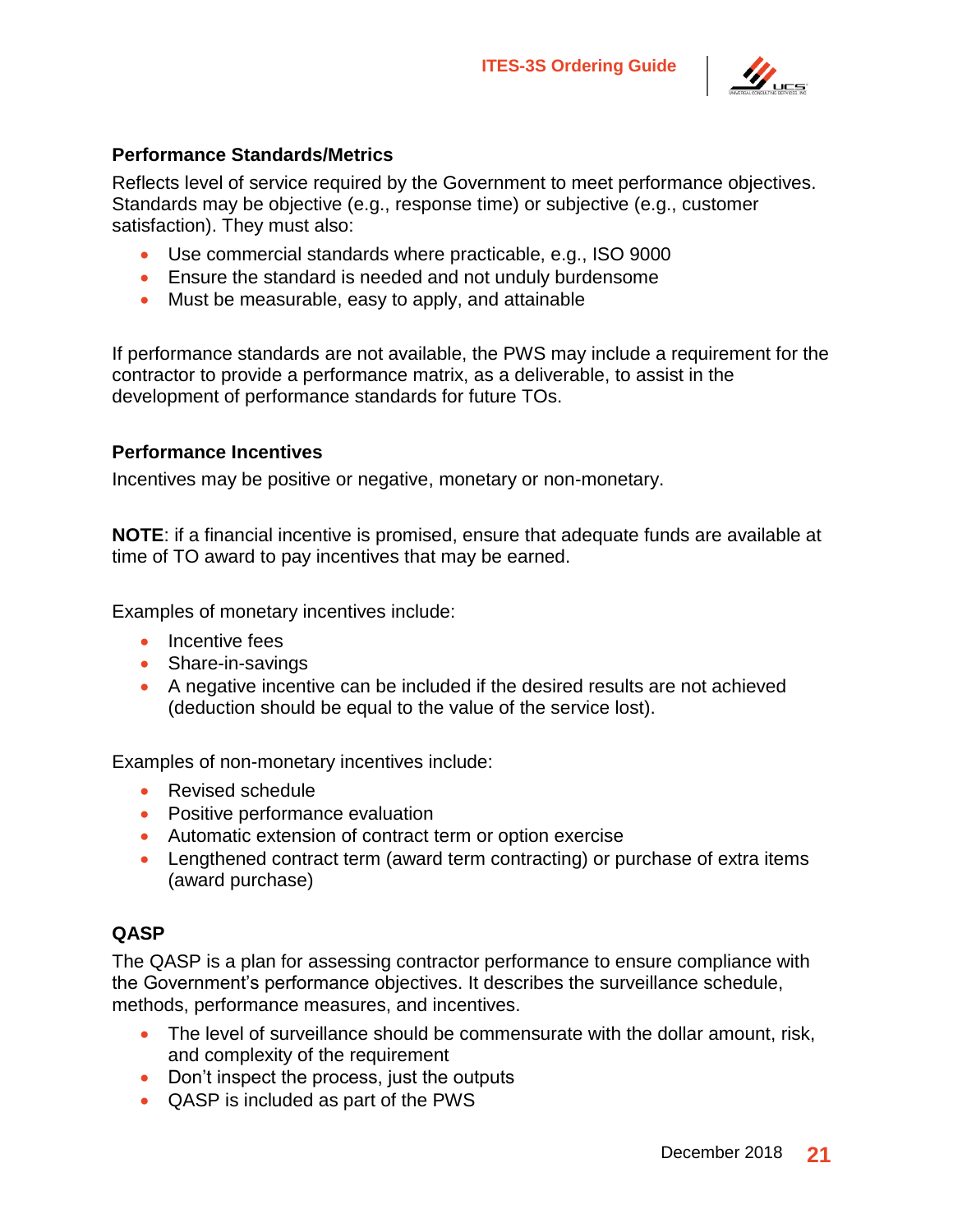

<span id="page-25-0"></span>A PWS sample format, including a QASP, is provided as Ordering Guide Attachment 4.

## *5. SOO*

The SOO is an alternative to the PWS. It is a very brief document (commonly two to 10 pages, depending upon complexity, although there is no maximum or minimum length) that summarizes key agency goals and outcomes to which contractors respond. It is different from a PWS in that, when a SOO is used, offerors are asked to develop and propose a PWS as part of their solution. Typically, offerors would also propose a technical approach, performance standards, incentives/disincentives, and a QASP based upon commercial practices. At a minimum, a SOO must contain the following information:

- Purpose
- Scope or mission
- Period and place of performance
- Background
- Performance objectives (i.e., required results)
- Any operating constraints

Upon award, the winning offeror's solution to the SOO should be incorporated into the resulting TO. The SOO itself is not part of the TO.

A SOO sample format is provided as Ordering Guide Attachment 5.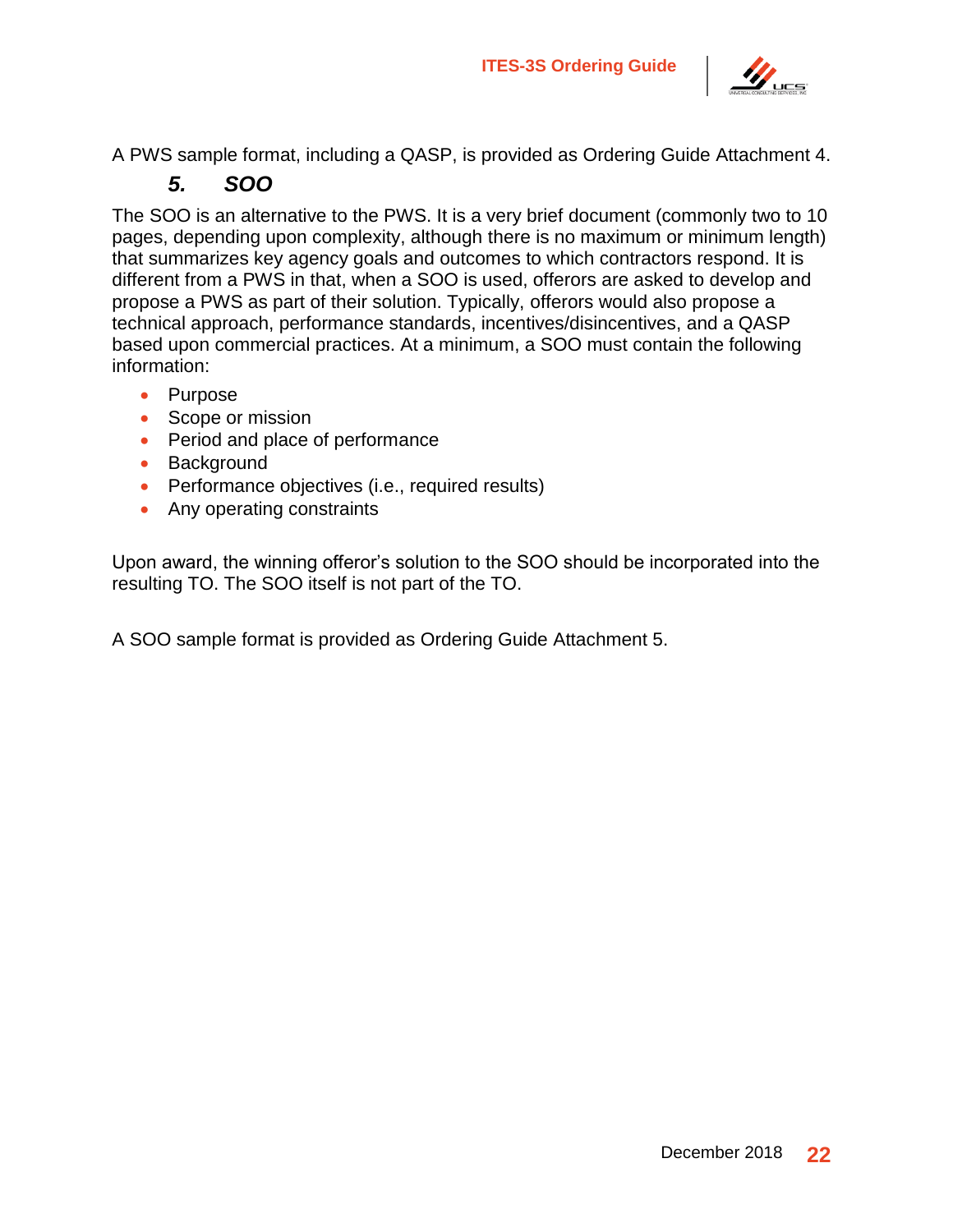

# <span id="page-26-0"></span>**ATTACHMENT 3**

**FORMAT FOR STATEMENT OF WORK EXAMPLE** See FAR Part 37, Subpart 37.602-1

# <span id="page-26-1"></span>**ATTACHMENT 4**

**FORMAT FOR PERFORMANCE WORK STATEMENT EXAMPLE** See FAR Part 37.602

# <span id="page-26-2"></span>**ATTACHMENT 4A**

### **QUALITY ASSURANCE SURVEILLANCE PLAN EXAMPLE** See FAR Part 46, Subpart 46.4

# <span id="page-26-3"></span>**ATTACHMENT 5**

**STATEMENT OF OBJECTIVES EXAMPLE** FAR Part 37, Subpart 37.602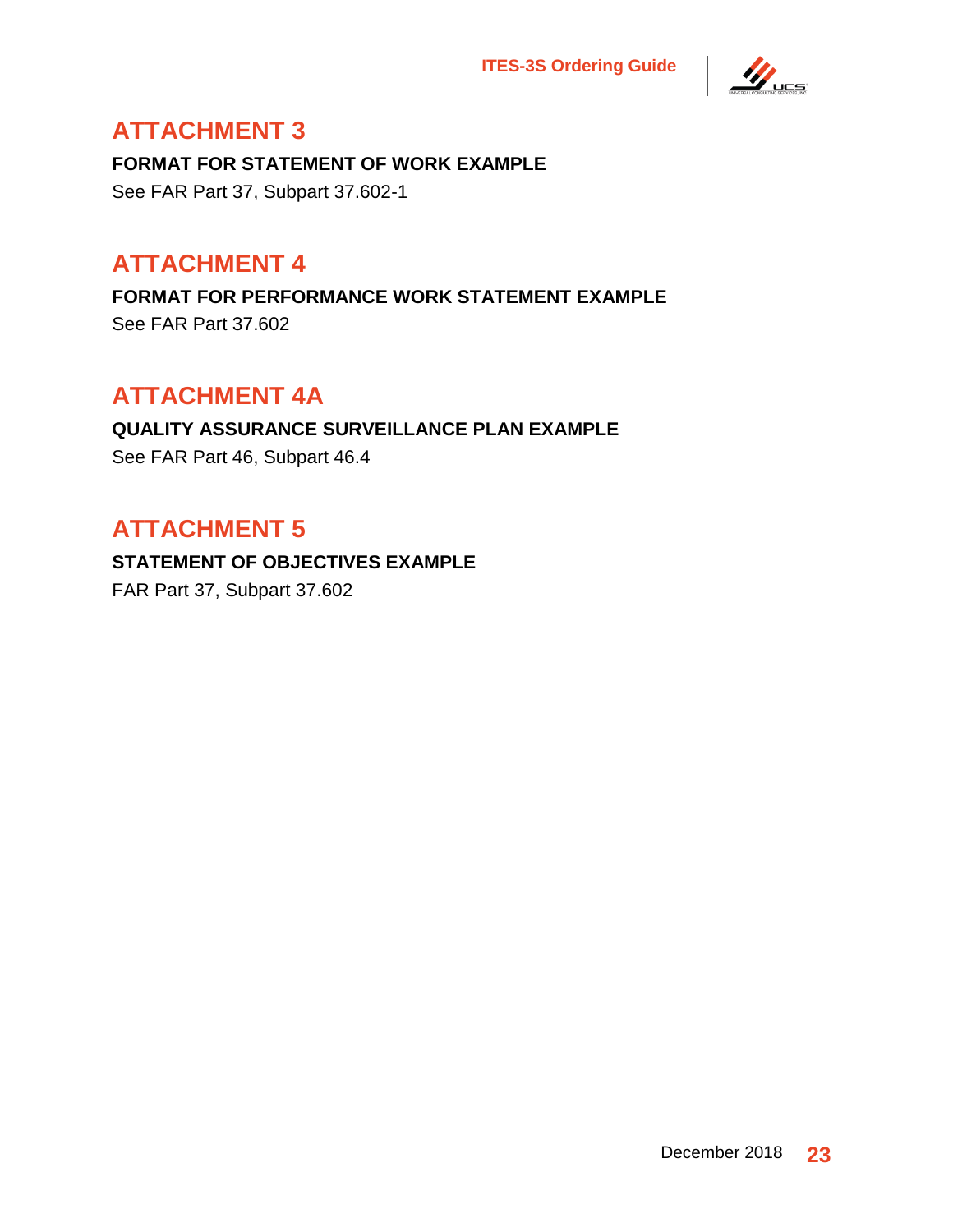

# <span id="page-27-0"></span>**ATTACHMENT 6**

**ITES-3S PROPOSAL EVALUATION**

(CHECK ONE):

☐Best Value Trade-Off

☐Lowest Price, Technically Acceptable

Non-Price Factors

Note: Describe the relative weight of each evaluation factor compared with the other evaluation factors. For example, the evaluation factors may all be approximately equal in importance, or one factor may be more important than others.

*List the specific areas of your technical/management requirements to be evaluated. These areas should correspond with, and relate to, specific requirements.*

| <b>TECHNICAL/MANAGEMENT APPROACH</b> |  |
|--------------------------------------|--|
|                                      |  |
|                                      |  |
|                                      |  |
|                                      |  |
|                                      |  |
|                                      |  |

*List the specific areas of your past performance requirements to be evaluated.*

| <b>PAST PERFORMANCE</b> |  |
|-------------------------|--|
|                         |  |
|                         |  |
|                         |  |
|                         |  |
|                         |  |
|                         |  |

*These areas should relate to specific work statement requirements.*

**OTHER FACTORS (if applicable)**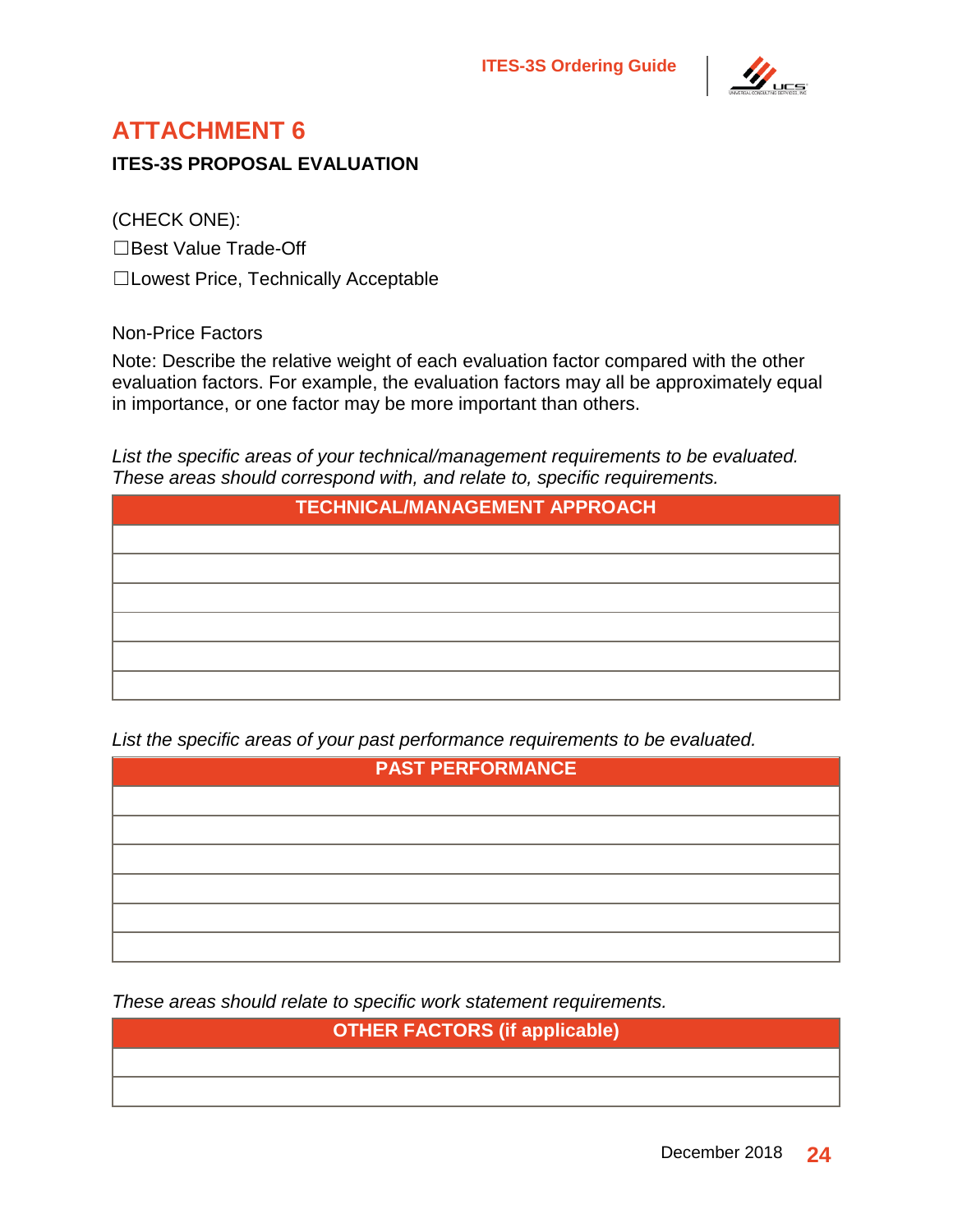

*List any other evaluation criteria important to you and the associated weights below.*

#### Price Factors

Adjectival ratings (e.g., outstanding, good, etc.) are assigned to corporate experience, technical/ management approach and any other non-price criteria for which you may want to evaluate contractor proposals. Note that balancing price against non-price factors facilitates a best value trade-off decision, and, as a result, a rating is not assigned to the price factor. Indicate whether all non-price evaluation factors, when combined are:

 $\square$ Significantly more important than the price factor

 $\Box$ More important than the price factor

☐Comparatively equal to the price factor

 $\Box$  Less important than the price factor

 $\square$ Significantly less important than the price factor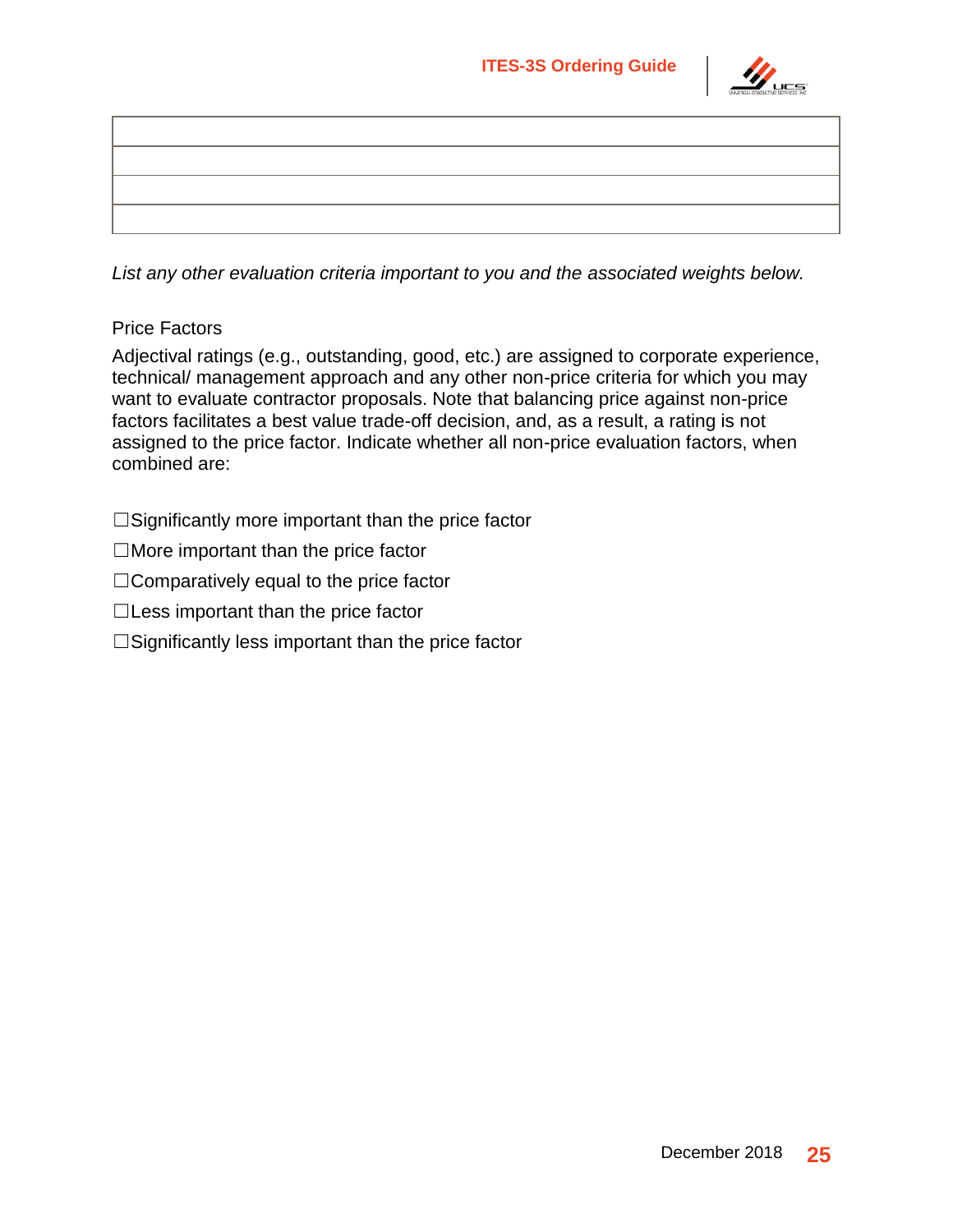

# <span id="page-29-0"></span>**ATTACHMENT 7**

#### **LETTER REQUEST FOR TASK ORDER PROPOSALS**

#### **LETTERHEAD**

IN REPLY REFER TO: (DATE) MEMORANDUM TO: Information Technology Enterprise Solutions – 3 Services (ITES-3S) Contractors

#### SUBJECT: Request for Task Order (TO) Proposals

- 1. The Network Enterprise Center for [**insert command**] has a requirement for [**insert, as appropriate**]. The period of performance is [**insert duration of order**]. The anticipated contract type is [**insert as appropriate**]. This requirement has been assigned tracking number [**insert number**].
- 2. It is requested that you submit written technical and price proposals in response to the attached [ins**ert, as appropriate, e.g., statement of work, performance work statement, or statement of objectives**] (Ordering Guide Attachment 1). Specific proposal instructions and evaluation criteria are also attached (Ordering Guide Attachment 2). Your proposal or "no-bid reply" shall be submitted no later than [**insert date/time**]. Any "no-bid reply" must include a brief statement as to why you are unable to perform. Please upload your proposal or no bid reply to the Computer Hardware, Enterprise Software and Solutions IT e-mart at: https://chess.army.mil
- 3. Virtual Reading Room. A Virtual Reading Room has been established to provide access to information related to this acquisition [**insert specific information as appropriate**].
- 4. Due Diligence. As part of the proposal preparation process, the Government will offer the ITES-3S contractors the opportunity for due diligence. This will enhance your understanding of the requirements and is in keeping with the principles identified by Federal Acquisition Regulation Part 15.201, Exchanges with Industry before Receipt of Proposals. The following arrangements have been made for interested contractors to contact appropriate Government representatives to ask questions that by their very nature they would not ask if the response would be posted and provided to their competition: [**insert information, as appropriate**].
- 5. Resolution of Issues. The ordering contracting officer reserves the right to withdraw and cancel the proposed task. In such event, the contractor shall be notified in writing of the ordering contracting officer's decision. This decision is final and conclusive and shall not be subject to the "Disputes" clause or the "Contract Disputes Act."
- 6. Questions should be addressed to the ordering contracting officer at the following e-mail address: [**insert address**]. Please provide any questions no later than [**insert date/time**]. Questions received after this date may or may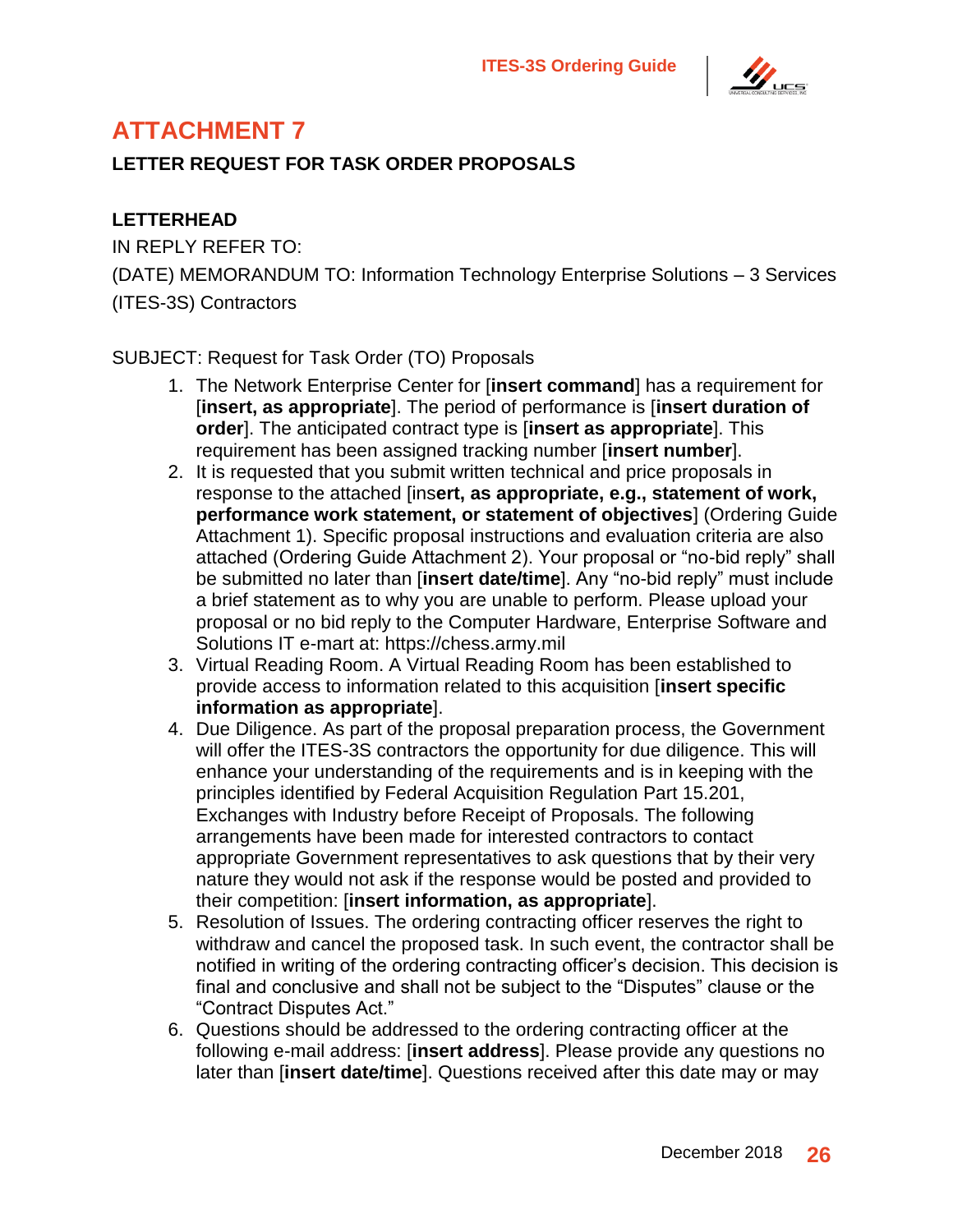

not be answered. Contact [**insert name/telephone number**] if you have any questions or require additional information.

Sincerely,

ITES-3S Ordering Contracting Officer

Attachments:

Work Statement (2) Proposal Submission Instructions and Evaluation Criteria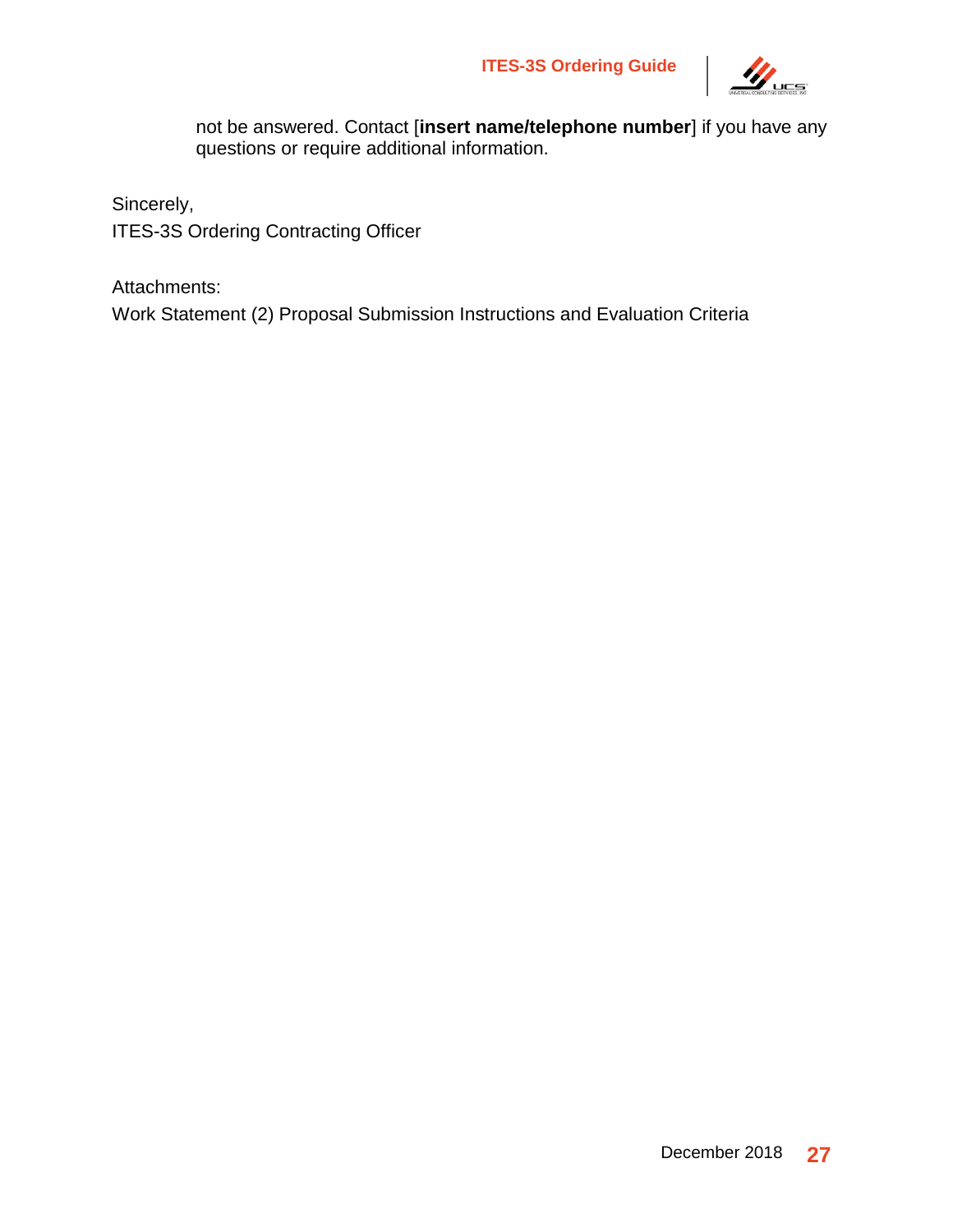

# <span id="page-31-0"></span>**ATTACHMENT 8**

#### **PROPOSAL SUBMISSION INSTRUCTIONS AND EVALUATION CRITERIA**

### *1. PROPOSAL SUBMISSION INSTRUCTIONS*

<span id="page-31-1"></span>Technical and Price Proposals shall be separate documents and consist of the following tabs: Note: While the Technical Proposal must not contain any reference to price, resource information (such as data concerning labor hours and categories, materials, subcontracts, etc.) must be provided so that a contractor's understanding of the requirements may be evaluated.

- TAB 1 Technical Proposal Technical proposal information will be streamlined. Page limits are specified below. As a minimum, technical proposals shall address the following elements:
	- Technical/Management Approach
	- Key Personnel Assigned
	- Teaming Arrangements (including subcontractors)
	- Risks and Risk Mitigation Plan
	- Period of Performance
	- Government Furnished Equipment (GFE)/Government Furnished Information (GFI)
	- Security (including clearance level)
	- Other Pertinent Data (10 pages)

Note: If instructions are for a performance-based task order, and if a performance work statement (PWS) is not already included in the task order request, the Technical Proposal shall also include the offeror's proposed statement of work (SOW) or PWS detailing the performance requirements resulting from the statement of objectives. (No page limit)

#### • TAB 2 – Cost/Price Proposal

This part of the proposal shall include details for all resources required to accomplish the requirements (e.g., labor hours, rates, travel, incidental equipment, etc.). The price proposal shall identify labor categories in accordance with the Labor Rate Tables contained in Section B. It must also identify any GFE and/or GFI required for task performance. If travel is specified in the SOW or PWS, airfare and/or local mileage, per diem rates by total days, number of trips, and number of contractor employees traveling shall be included.

### *2. EVALUATION CRITERIA*

<span id="page-31-2"></span>This is a best value award, and the evaluation criteria for this award will be based on the following factors and weights assigned to each factor.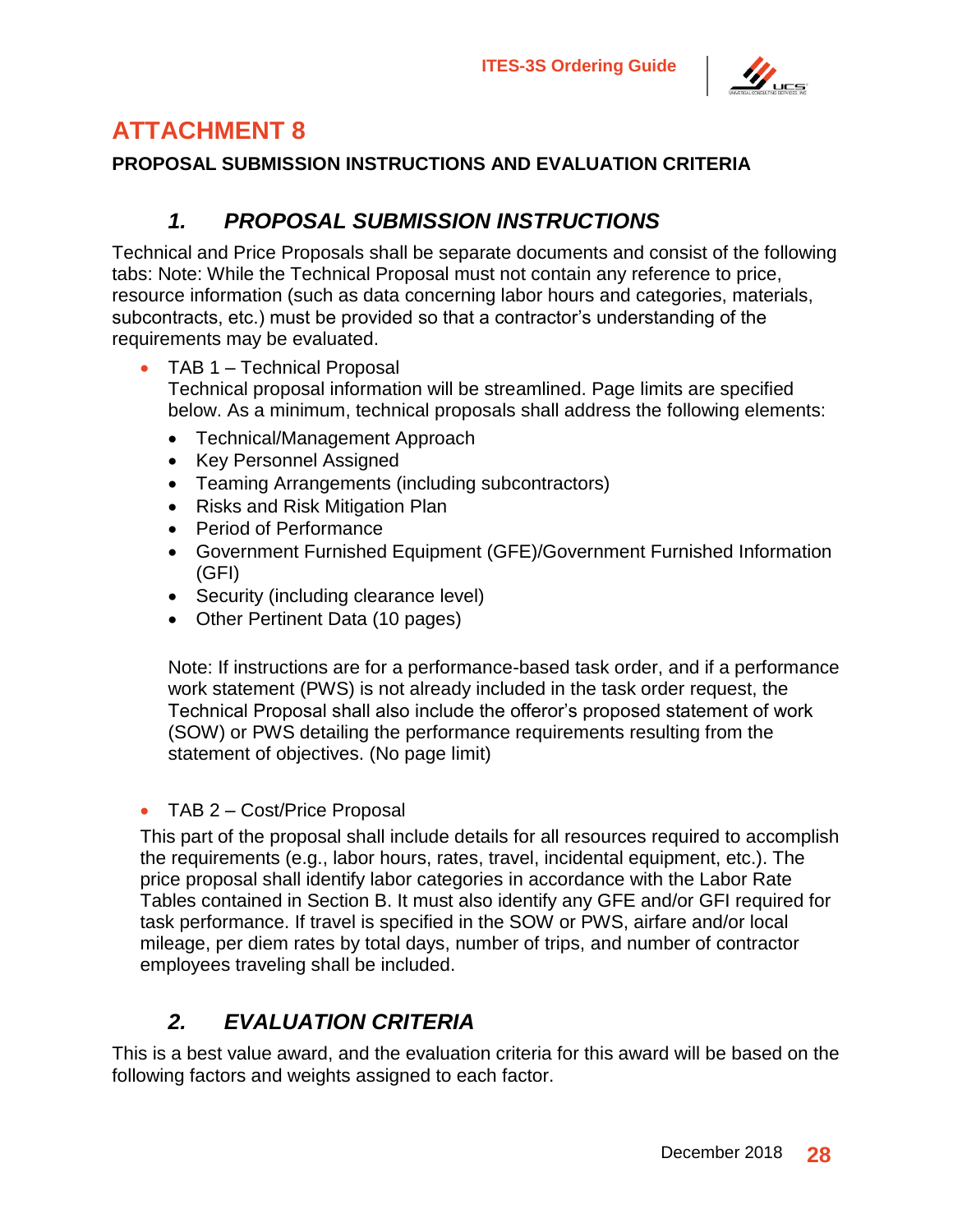

Insert criteria as appropriate; describe the relative weight of each evaluation factor compare with the other evolution factors. For example, the evaluation factors may be approximately equal in importance or one factor may be more important than others.

- a. Technical/Management Approach:
- (1)
- (2)
- (3)
- b. Past Performance:
- (1)
- (2)
- (3)
- c. Other Factors:
- (1)
- (2)
- (3)

d. Cost/Price: In performing the best value trade-off analysis, all non-price evaluation factors, when combined, are APPROXIMATELY EQUAL IN IMPORTANCE TO cost/price.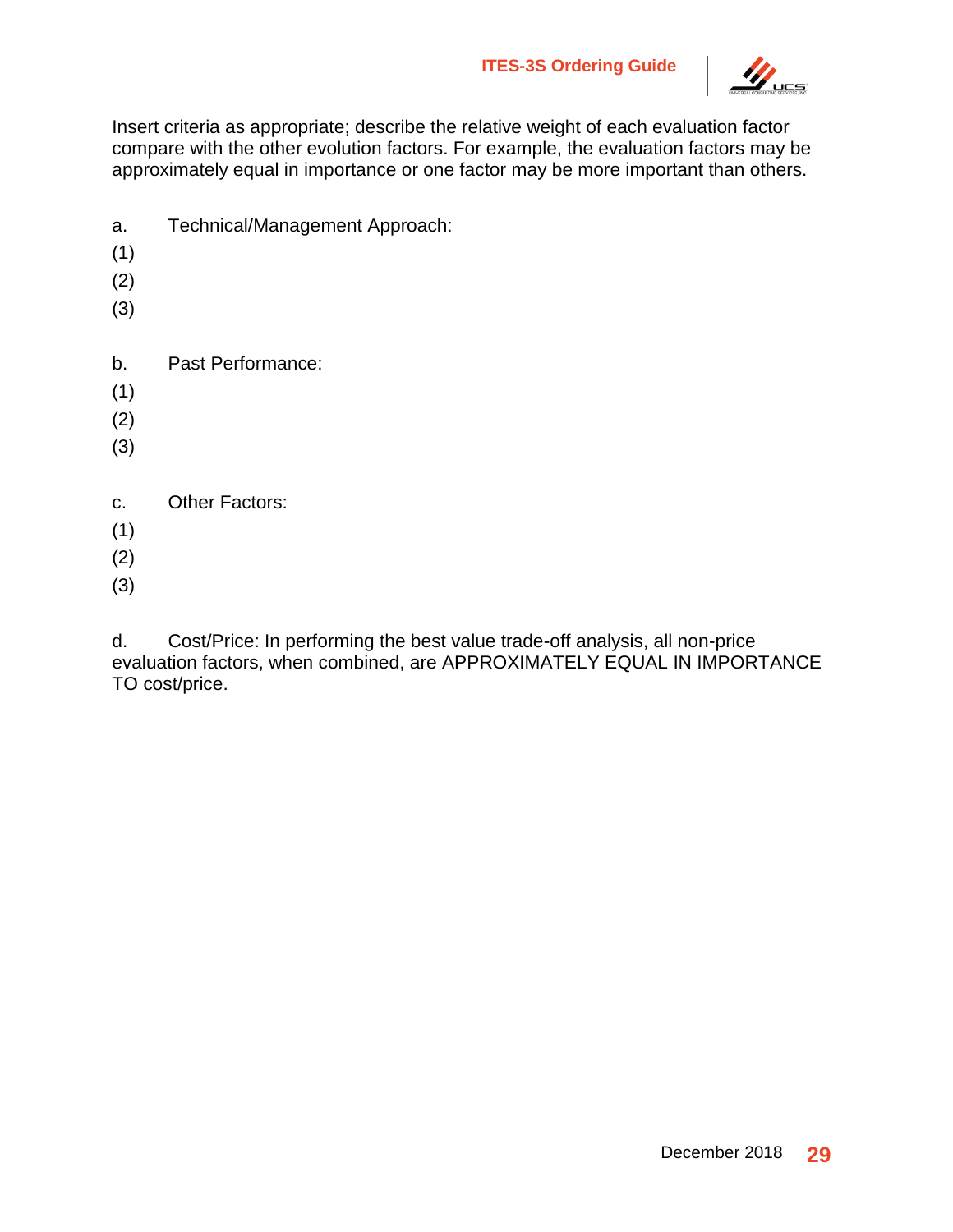

# <span id="page-33-0"></span>**ATTACHMENT 9**

### **ITES-3S SELECTION RECOMMENDATION DOCUMENT EXAMPLE**

| 1. Task Order (TO) Title. Enter the title as shown in the work statement.                                                                            |                                                                                                                                                                          |
|------------------------------------------------------------------------------------------------------------------------------------------------------|--------------------------------------------------------------------------------------------------------------------------------------------------------------------------|
| 2. Recommended Prime Contractor. Check the name/number of the ITES-3S                                                                                | Fill in Contractor Name and Contract Number.                                                                                                                             |
| prime contractor for whom you are recommending an award.                                                                                             | (Example: Contractor ABC - Contractor #123)                                                                                                                              |
|                                                                                                                                                      | о                                                                                                                                                                        |
|                                                                                                                                                      | $\Box$<br>о                                                                                                                                                              |
|                                                                                                                                                      | о                                                                                                                                                                        |
| 3. Justification. Note: The "Fair Opportunity to be Considered" evaluation and                                                                       | Attach a narrative summarizing the evaluation results, including the adjectival                                                                                          |
| justification is mandatory unless the requirement meets one of the five                                                                              | ratings for each non-price evaluation factor and the identified strengths and                                                                                            |
| Federal Acquisition Streamlining Act (FASA) - specified/Section 803<br>exceptions described in part 4 below. If one of the exceptions applies, leave | weaknesses of the proposals received. Describe the evaluation methodology and<br>the best value analysis that led to the recommendation of the prime contractor that     |
| section 3 blank and complete sections 4 and 5.                                                                                                       | should be awarded the TO the ITES-3S Proposal Evaluation Plan. The justification<br>should be streamlined while containing the following:                                |
|                                                                                                                                                      | $\mathbf{1}$ .<br>Results of Non-Price Evaluations: Discuss the results of the non-price                                                                                 |
|                                                                                                                                                      | evaluations for each vendor that submitted a proposal.<br>2.<br><b>Results of Price Evaluations:</b> Discuss the results of the price evaluations                        |
|                                                                                                                                                      | for each vendor that submitted a proposal.                                                                                                                               |
|                                                                                                                                                      | 3.<br>Trade-off Analysis: Describe the analysis that led to the recommendation of<br>the prime contractor that should be awarded the TO.                                 |
| 4. Exception: Note: Complete section 4 only if an exception to the "Fair                                                                             | If the specific requirements meet the criteria for one of the five FASA-allowed                                                                                          |
| Opportunity to be Considered" process is being claimed.                                                                                              | (Section 803) exceptions to the Fair Opportunity and the TO is, therefore, exempt<br>from the evaluation described in section 3 above, check the appropriate exception   |
|                                                                                                                                                      | and provide justification for why this TO is exempt from Fair Opportunity.                                                                                               |
|                                                                                                                                                      | 1.<br>The agency has such urgent need for services that providing such<br>opportunity would result in unacceptable delays. (Attach Justification)                        |
|                                                                                                                                                      | 2.<br>Only one contractor is capable of providing such services required at the                                                                                          |
|                                                                                                                                                      | level of quality required because the services ordered are unique or highly<br>specialized. (Attach Justification)                                                       |
|                                                                                                                                                      | $\mathcal{S}$<br>The order should be issued on a sole-source bases in the interest of<br>economy and efficiency as a logical follow-on to a TO already issued under      |
|                                                                                                                                                      | the ITES-3S contract, provided that all contractors were given "Fair                                                                                                     |
|                                                                                                                                                      | Opportunity to be Considered" for the original order. (Enter the contract and<br>TO number of the original TO.)                                                          |
|                                                                                                                                                      | Contract W91QUZ-06-D<br>, To                                                                                                                                             |
|                                                                                                                                                      | 4.<br>It is necessary to place an order to satisfy a minimum guarantee.                                                                                                  |
|                                                                                                                                                      | 5.<br>A statute expressly authorizes or requires that the purchase be made from a<br>specified store.                                                                    |
| 5. Authorized Official:                                                                                                                              | Selection Recommendation Document must be signed by the authorized selection<br>official, e.g. ordering contracting officer. Electronic signature (//s//) is acceptable. |
| Name, Signature and Date:                                                                                                                            |                                                                                                                                                                          |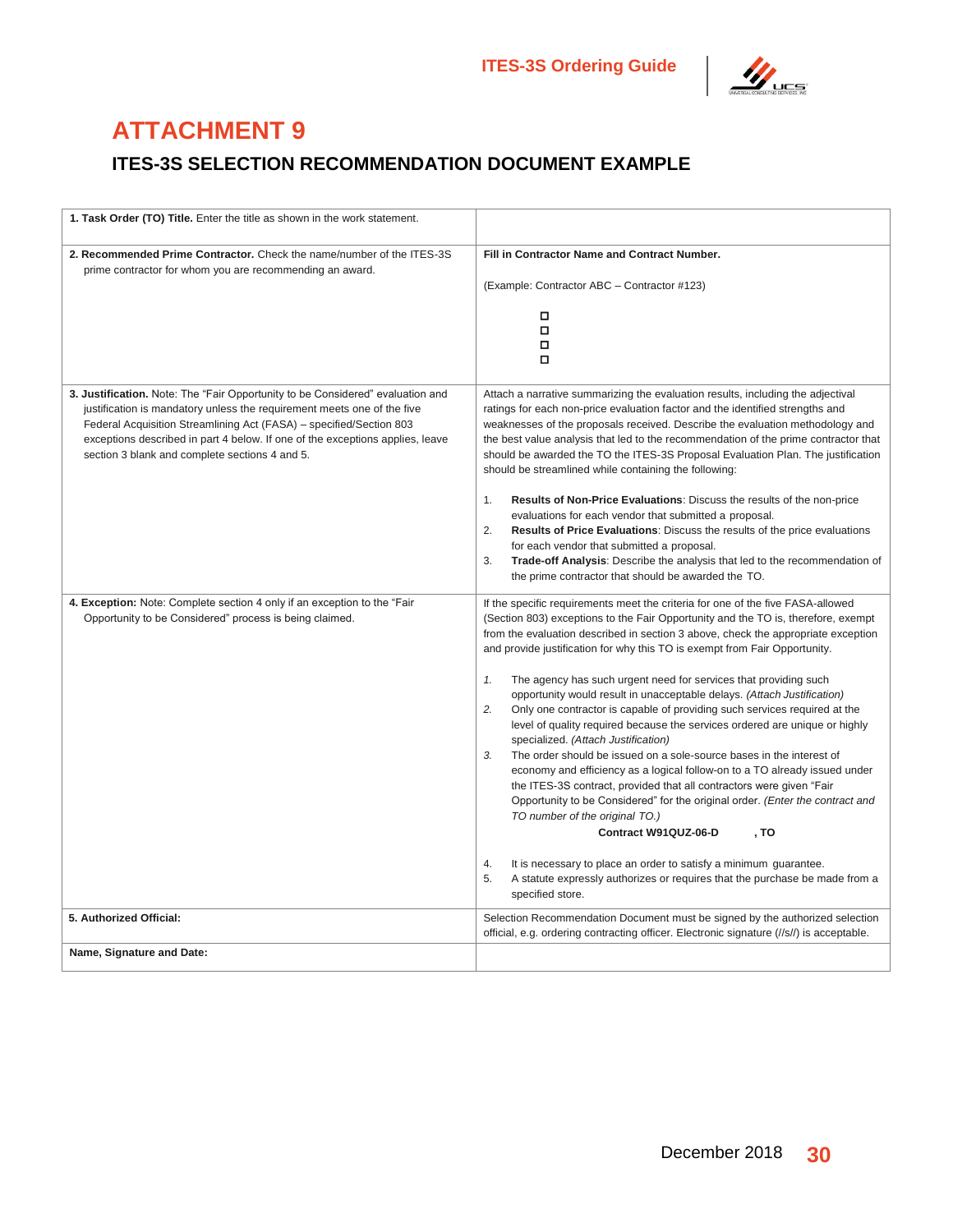

# <span id="page-34-0"></span>**ATTACHMENT 10: ITES-3S ACRONYMS**

Below is a list of acronyms pertinent to the ITES-3S ordering guide:

- ACC-RI Army Contracting Command Rock Island
- ACRN Accounting Classification Reference Number
- AFARS Army Federal Acquisition Regulation Supplement
- BPA Blank Purchase Agreement
- CHESS Computer Hardware Enterprise Software and Solutions
- CLINs Contract Line Items
- COR Contracting Officer Representative
- COTR Contracting Officer's Technical Representative
- COTS Commercial Off-the-Shelf
- CR Cost Reimbursement
- **DD** Defense Department
- DFARS Defense Federal Acquisition Regulation Supplement
- DOD Department of Defense
- ESI Enterprise Software Initiative
- FAE Functional Area Expert
- FAR Federal Acquisition Regulation
- FASA Federal Acquisition Streamlining Act
- FFP Firm Fixed Price
- FY Fiscal Year
- GAO Government Accountability Office
- GFE Government Furnished Equipment
- GFI Government Furnished Information
- IAW In Accordance With
- ID/IQ Indefinite Delivery/Indefinite Quantity
- IT Information Technology
- ITES-3S Information Technology Enterprise Solutions 3 Services
- NDAA National Defense Authorization Act
- OCO Ordering Contracting Officer
- OCOR Ordering Contracting Officer Representative
- ODC Other Direct Charges
- PBSA Performance-Based Service Acquisition
- PCO- Procuring Contracting Office
- POC Point of Contact
- PWS Performance Work Statement
- QASP Quality Assurance Surveillance Plan
- RA Requiring Activity
- RFP Request for Proposal
- SME Subject Matter Expert
- SoNA Statement of Non-Availability
- SOO Statement of Objectives